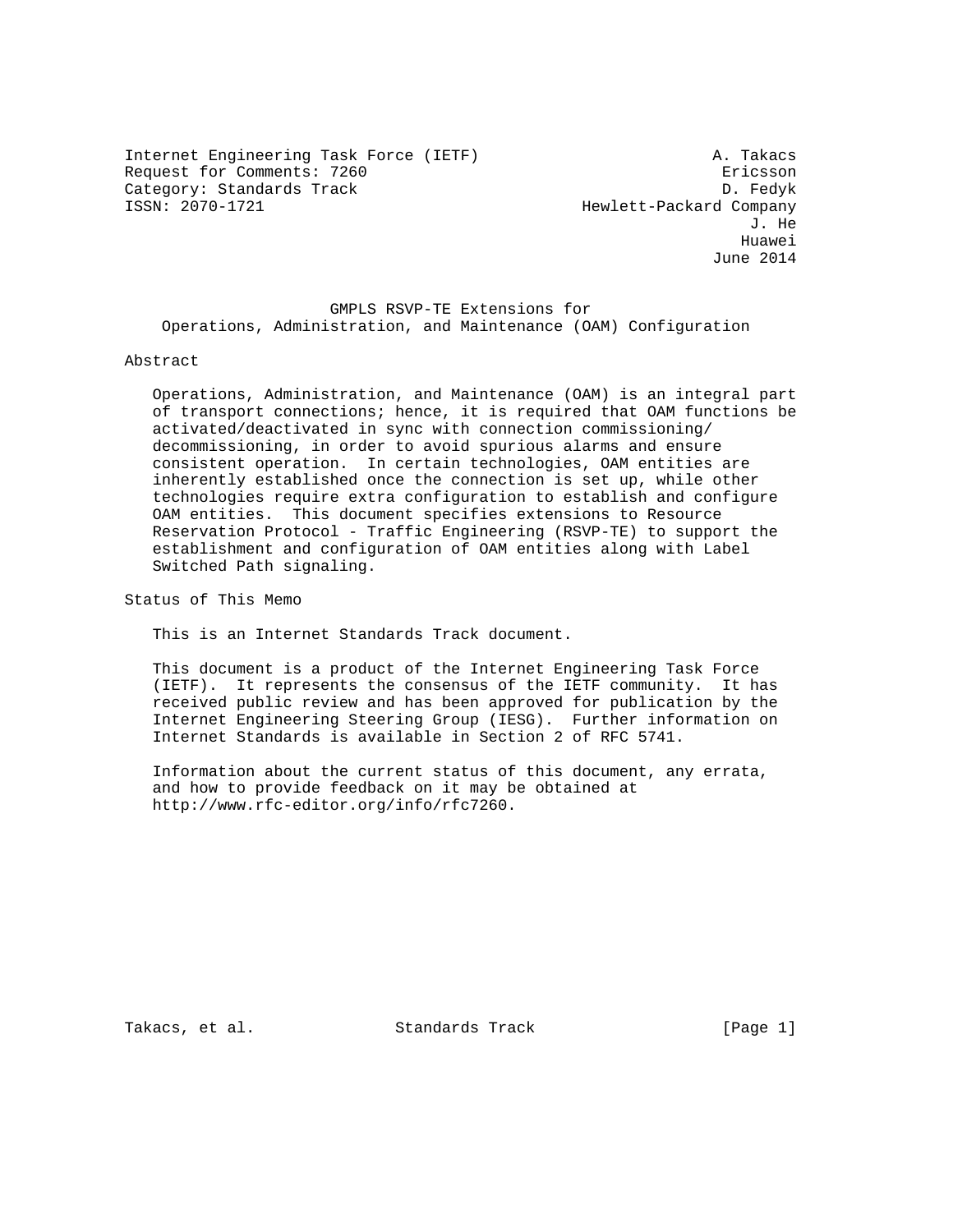## Copyright Notice

 Copyright (c) 2014 IETF Trust and the persons identified as the document authors. All rights reserved.

 This document is subject to BCP 78 and the IETF Trust's Legal Provisions Relating to IETF Documents

 (http://trustee.ietf.org/license-info) in effect on the date of publication of this document. Please review these documents carefully, as they describe your rights and restrictions with respect to this document. Code Components extracted from this document must include Simplified BSD License text as described in Section 4.e of the Trust Legal Provisions and are provided without warranty as described in the Simplified BSD License.

Table of Contents

|                | 2. Technology-Specific OAM Requirements 4                        |  |
|----------------|------------------------------------------------------------------|--|
|                |                                                                  |  |
|                | 3.1. Establishment of OAM Entities and Functions  8              |  |
|                | 3.2. Adjustment of OAM Parameters 10                             |  |
|                |                                                                  |  |
|                |                                                                  |  |
|                |                                                                  |  |
|                |                                                                  |  |
|                | 4.2.1. OAM Function Flags Sub-TLV 14                             |  |
|                | 4.2.2. Technology-Specific Sub-TLVs 15                           |  |
|                | 4.3. Administrative Status Information 15                        |  |
|                | 4.4. Handling OAM Configuration Errors 16                        |  |
|                | 4.5. Considerations on Point-to-Multipoint OAM Configuration  16 |  |
| 5 <sub>1</sub> |                                                                  |  |
|                | 5.1. Admin_Status Object Bit Flags 18                            |  |
|                |                                                                  |  |
|                |                                                                  |  |
|                |                                                                  |  |
|                | 5.5. RSVP-TE OAM Configuration Registry 20                       |  |
|                | 5.5.1. OAM Types Sub-Registry 20                                 |  |
|                | 5.5.2. OAM Sub-TLVs Sub-Registry 20                              |  |
|                | 5.5.3. OAM Function Flags Sub-Registry 21                        |  |
|                |                                                                  |  |
|                |                                                                  |  |
|                |                                                                  |  |
|                |                                                                  |  |
|                |                                                                  |  |

Takacs, et al. Standards Track [Page 2]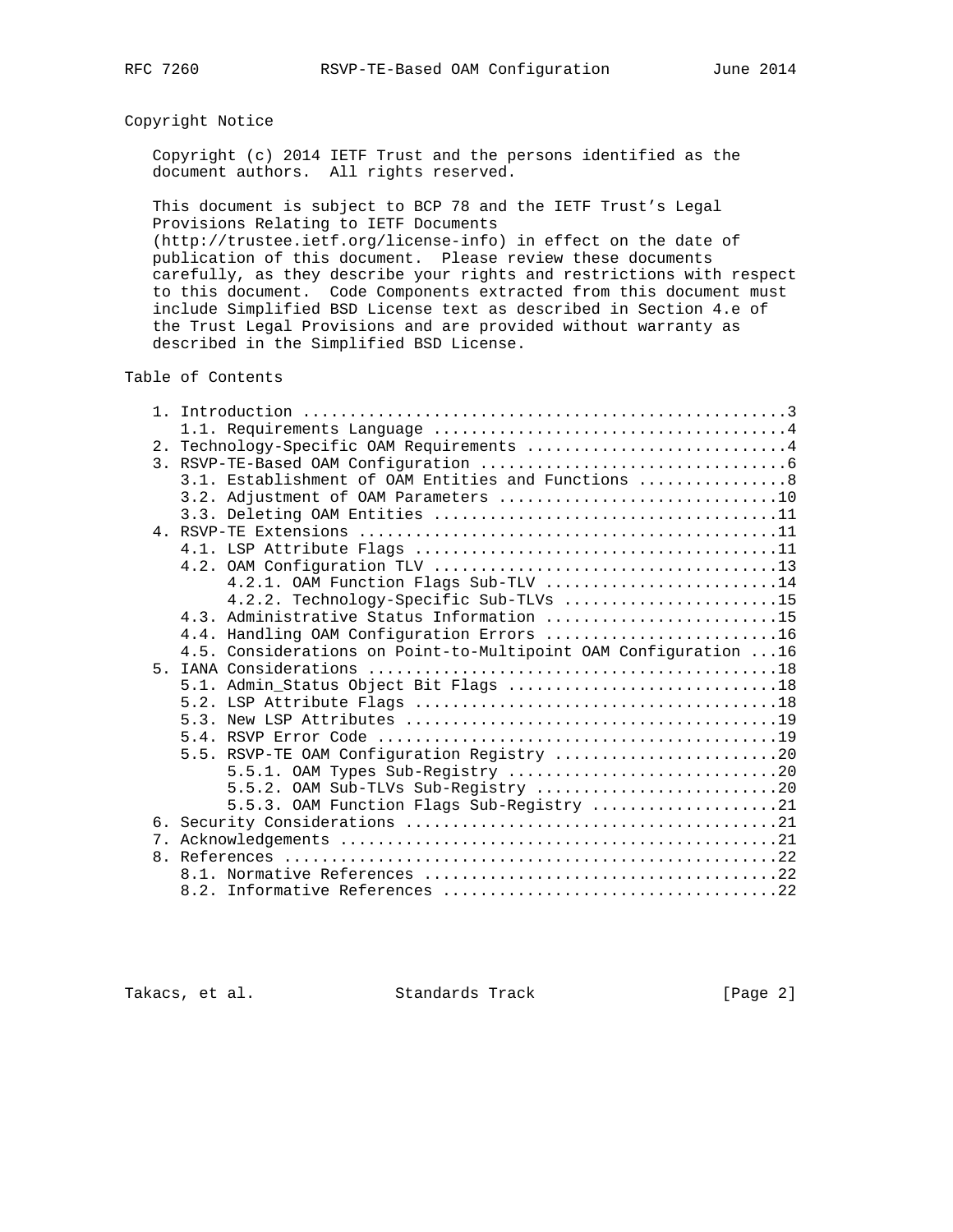## 1. Introduction

 GMPLS is designed as an out-of-band control plane supporting dynamic connection provisioning for any suitable data-plane technology, including spatial switching (e.g., incoming port or fiber to outgoing port or fiber); wavelength-division multiplexing (e.g., Dense Wavelength Division Multiplexing (DWDM)); time-division multiplexing (e.g., Synchronous Optical Networking and Synchronous Digital Hierarchy (SONET/SDH), G.709); and Ethernet Provider Backbone Bridging - Traffic Engineering (PBB-TE) and MPLS. In most of these technologies, there are Operations, Administration, and Maintenance (OAM) functions employed to monitor the health and performance of the connections and to trigger data plane (DP) recovery mechanisms. Similar to connection provisioning, OAM functions follow general principles but also have some technology-specific characteristics.

 OAM is an integral part of transport connections. Therefore, it is required that OAM functions be activated/deactivated in sync with connection commissioning/decommissioning, in order to avoid spurious alarms and ensure consistent operation. In certain technologies, OAM entities are inherently established once the connection is set up, while other technologies require extra configuration to establish and configure OAM entities. In some situations, the use of OAM functions, such as Fault Management (FM) and Performance Management (PM), may be optional (based on network management policies). Hence, the network operator must be able to choose which set of OAM functions to apply to specific connections and which parameters should be configured and activated. To achieve this objective, OAM entities and specific functions must be selectively configurable.

 In general, it is required that the management-plane and control-plane connection establishment mechanisms be synchronized with OAM establishment and activation. In particular, if the GMPLS control plane is employed, it is desirable to bind OAM setup and configuration to connection establishment signaling to avoid two separate management/configuration steps (connection setup followed by OAM configuration), as these separate steps increase delay and processing time; more importantly, they may be prone to misconfiguration errors. Once OAM entities are set up and configured, proactive as well as on-demand OAM functions can be activated via the management plane. On the other hand, it should be possible to activate/deactivate proactive OAM functions via the GMPLS control plane as well. In some situations, it may be possible to use the GMPLS control plane to control on-demand OAM functions too.

Takacs, et al. Standards Track [Page 3]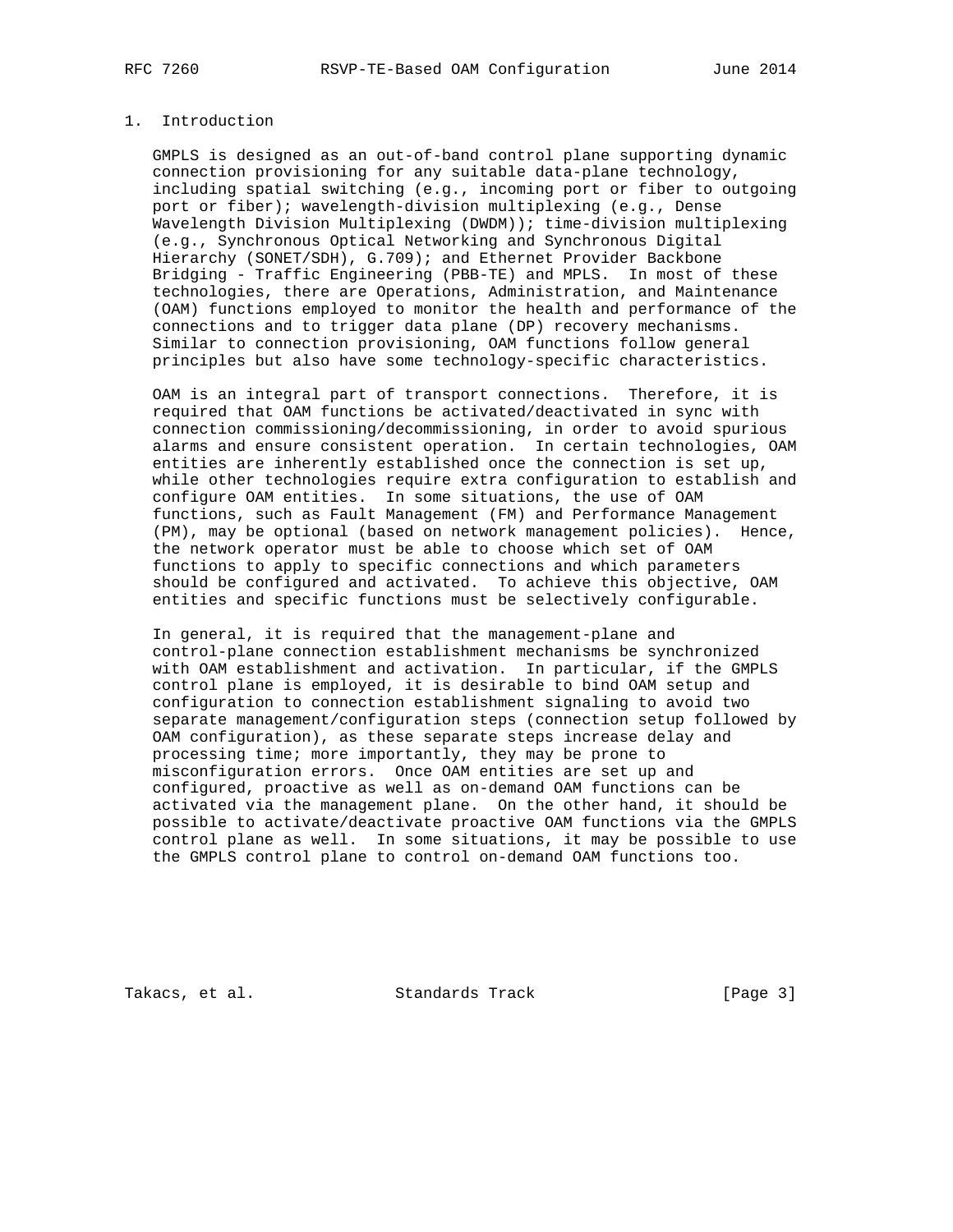This document describes requirements for OAM configuration and control via Resource Reservation Protocol - Traffic Engineering (RSVP-TE). Extensions to the RSVP-TE protocol are specified, providing a framework to configure and control OAM entities along with the capability to carry technology-specific information. Extensions can be grouped into generic elements that are applicable to any OAM solution and technology-specific elements that provide additional configuration parameters that may only be needed for a specific OAM technology. This document specifies the technology agnostic elements and specifies the way that additional technology-specific OAM parameters are provided. This document addresses end-to-end OAM configuration, that is, the setup of OAM entities bound to an end-to-end Label Switched Path (LSP), and configuration and control of OAM functions running end-to-end in the LSP. Configuration of OAM entities for LSP segments and tandem connections is outside the scope of this document.

 The mechanisms described in this document provide an additional option for bootstrapping OAM that is not intended to replace or deprecate the use of other technology-specific OAM bootstrapping techniques, e.g., LSP ping [RFC4379] for MPLS networks. The procedures specified in this document are intended only for use in environments where RSVP-TE signaling is used to set up the LSPs that are to be monitored using OAM.

1.1. Requirements Language

 The key words "MUST", "MUST NOT", "REQUIRED", "SHALL", "SHALL NOT", "SHOULD", "SHOULD NOT", "RECOMMENDED", "MAY", and "OPTIONAL" in this document are to be interpreted as described in [RFC2119].

2. Technology-Specific OAM Requirements

 This section summarizes various technology-specific OAM requirements that can be used as a basis for an OAM configuration framework.

 MPLS OAM requirements are described in [RFC4377], which provides requirements to create consistent OAM functionality for MPLS networks. The following list is an excerpt of MPLS OAM requirements documented in [RFC4377] that bear direct relevance to the discussion set forth in this document:

 o It is desired that the automation of LSP defect detection be supported. It is especially important in cases where large numbers of LSPs might be tested.

Takacs, et al. Standards Track [Page 4]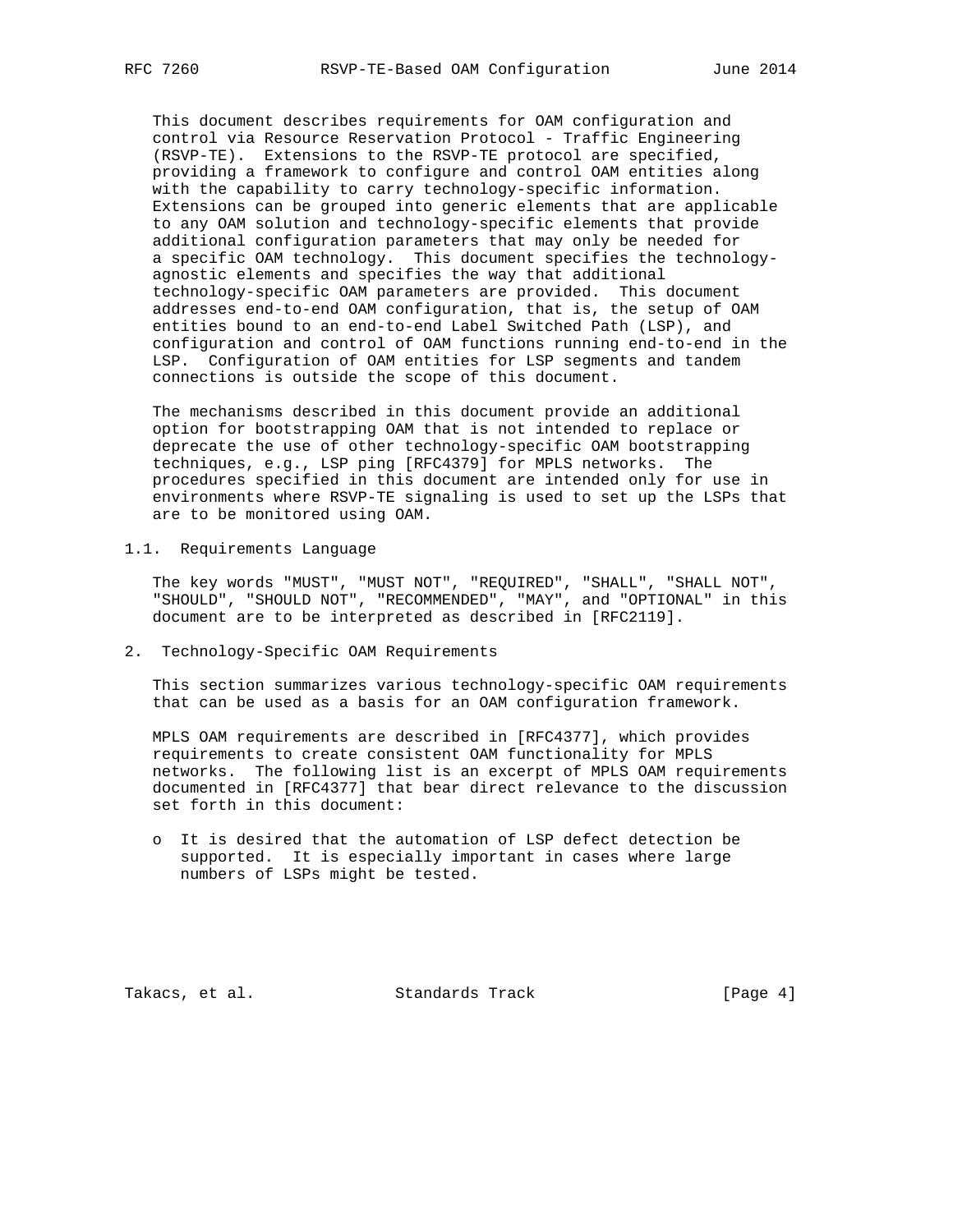- o In particular, some LSPs may require automated testing functionality from the ingress LSR (Label Switching Router) to the egress LSR, while others may not.
- o Mechanisms are required to coordinate network responses to defects. Such mechanisms may include alarm suppression, translating defect signals at technology boundaries, and synchronizing defect detection times by setting appropriately bounded detection time frames.

 The MPLS Transport Profile (MPLS-TP) defines a profile of MPLS targeted at transport applications [RFC5921]. This profile specifies the specific MPLS characteristics and extensions required to meet transport requirements, including providing additional OAM, survivability, and other maintenance functions not currently supported by MPLS. Specific OAM requirements for MPLS-TP are specified in [RFC5654] and [RFC5860]. MPLS-TP poses the following requirements on the control plane to configure and control OAM entities:

- o From [RFC5860]: OAM functions MUST operate and be configurable even in the absence of a control plane. Conversely, it SHOULD be possible to configure as well as enable/disable the capability to operate OAM functions as part of connectivity management, and it SHOULD also be possible to configure as well as enable/disable the capability to operate OAM functions after connectivity has been established.
- o From [RFC5654]: The MPLS-TP control plane MUST support the configuration and modification of OAM maintenance points as well as the activation/deactivation of OAM when the transport path or transport service is established or modified.

 Ethernet Connectivity Fault Management (CFM) defines an adjunct OAM flow that monitors connectivity in order to check the liveliness of Ethernet networks [IEEE.802.1Q-2011]. With PBB-TE [IEEE.802.1Q-2011], Ethernet networks support explicitly routed Ethernet connections. CFM can be used to track the liveliness of PBB-TE connections and detect data-plane failures. In the IETF, the GMPLS Ethernet Label Switching (GELS) (see [RFC5828] and [RFC6060]) work extended the GMPLS control plane to support the establishment of PBB-TE data-plane connections. Without control-plane support, separate management commands would be needed to configure and start CFM.

 GMPLS-based OAM configuration and control need to provide a general framework to be applicable to a wide range of data-plane technologies and OAM solutions. There are three typical data-plane technologies

Takacs, et al. Standards Track [Page 5]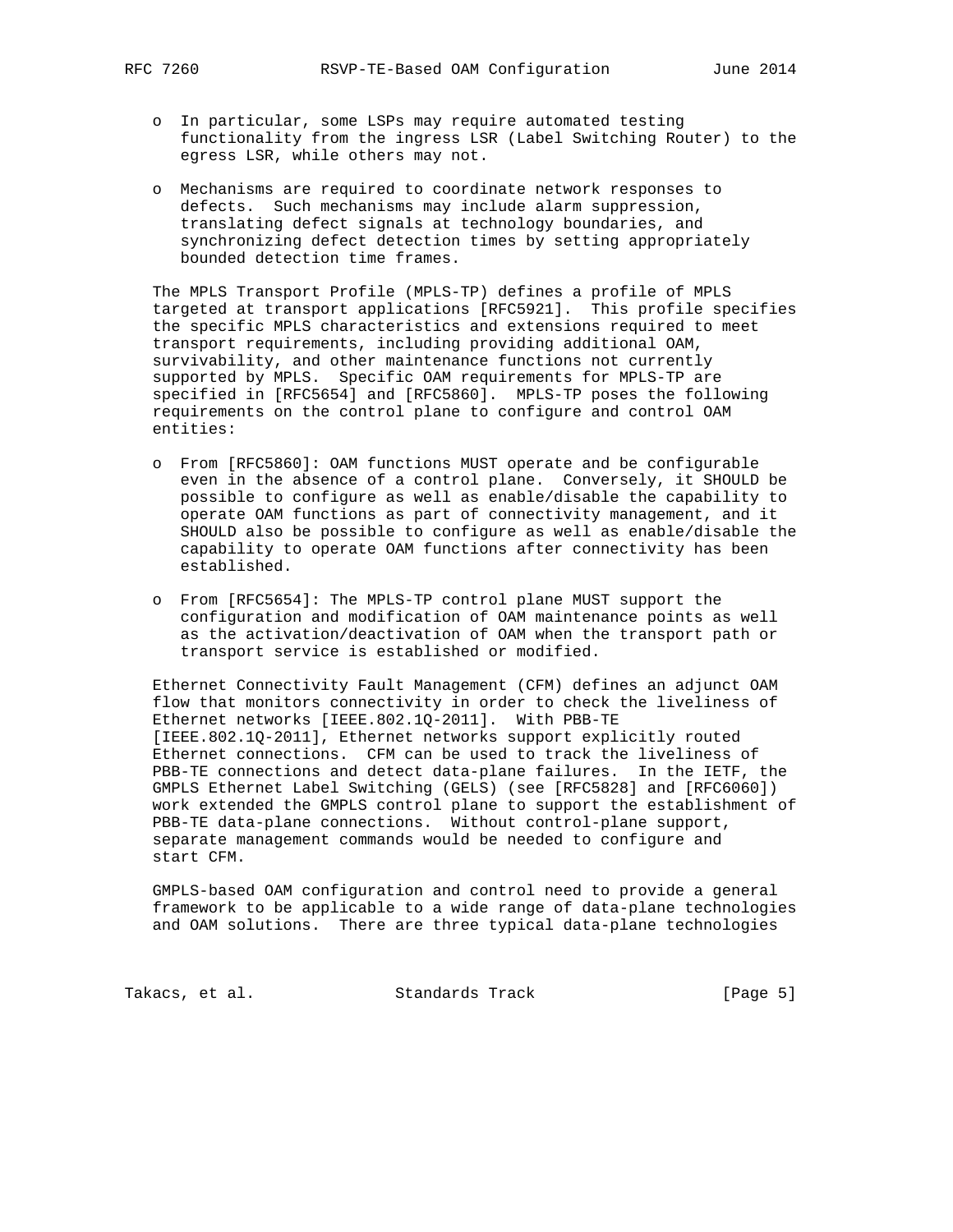used for transport applications: wavelength based, such as Wavelength Switched Optical Networks (WSON); Time-Division Multiplexing (TDM) based, such as Synchronous Digital Hierarchy (SDH) and Synchronous Optical Networking (SONET); and packet based, such as MPLS-TP [RFC5921] and Ethernet PBB-TE [IEEE.802.1Q-2011]. For all these data planes, the operator MUST be able to configure and control the following OAM functions:

- o It MUST be possible to explicitly request the setup of OAM entities for the signaled LSP and provide specific information for the setup if this is required by the technology.
- o Control of alarms is important to avoid false alarm indications and reporting to the management system. It MUST be possible to enable/disable alarms generated by OAM functions. In some cases, selective alarm control may be desirable when, for instance, the operator is only concerned about critical alarms. Therefore, alarms that do not affect service should be inhibited.
- o When periodic messages are used for liveliness checks (Continuity Checks (CCs)) of LSPs, it MUST be possible to set the frequency of messages. This allows proper configuration for fulfilling the requirements of the service and/or meeting the detection time boundaries posed by possible congruent connectivity-check operations of higher-layer applications. For a network operator to be able to balance the trade-off between fast failure detection and data overhead, it is beneficial to configure the frequency of CC messages on a per-LSP basis.
- o Proactive Performance Monitoring (PM) functions are used to continuously collect information about specific characteristics of the connection. For consistent measurement of Service Level Agreements (SLAs), it MUST be possible to set common configuration parameters for the LSP.
- o The extensions MUST allow the operator to use only a minimal set of OAM configuration and control features if supported by the OAM solution or network management policy. Generic OAM parameters, as well as parameters specific to data-plane technology or OAM technology, MUST be supported.
- 3. RSVP-TE-Based OAM Configuration

 In general, two types of maintenance points can be distinguished: Maintenance Entity Group End Points (MEPs) and Maintenance Entity Group Intermediate Points (MIPs). MEPs reside at the ends of an LSP and are capable of initiating and terminating OAM messages for Fault Management (FM) and Performance Monitoring (PM). MIPs, on the other

Takacs, et al. Standards Track [Page 6]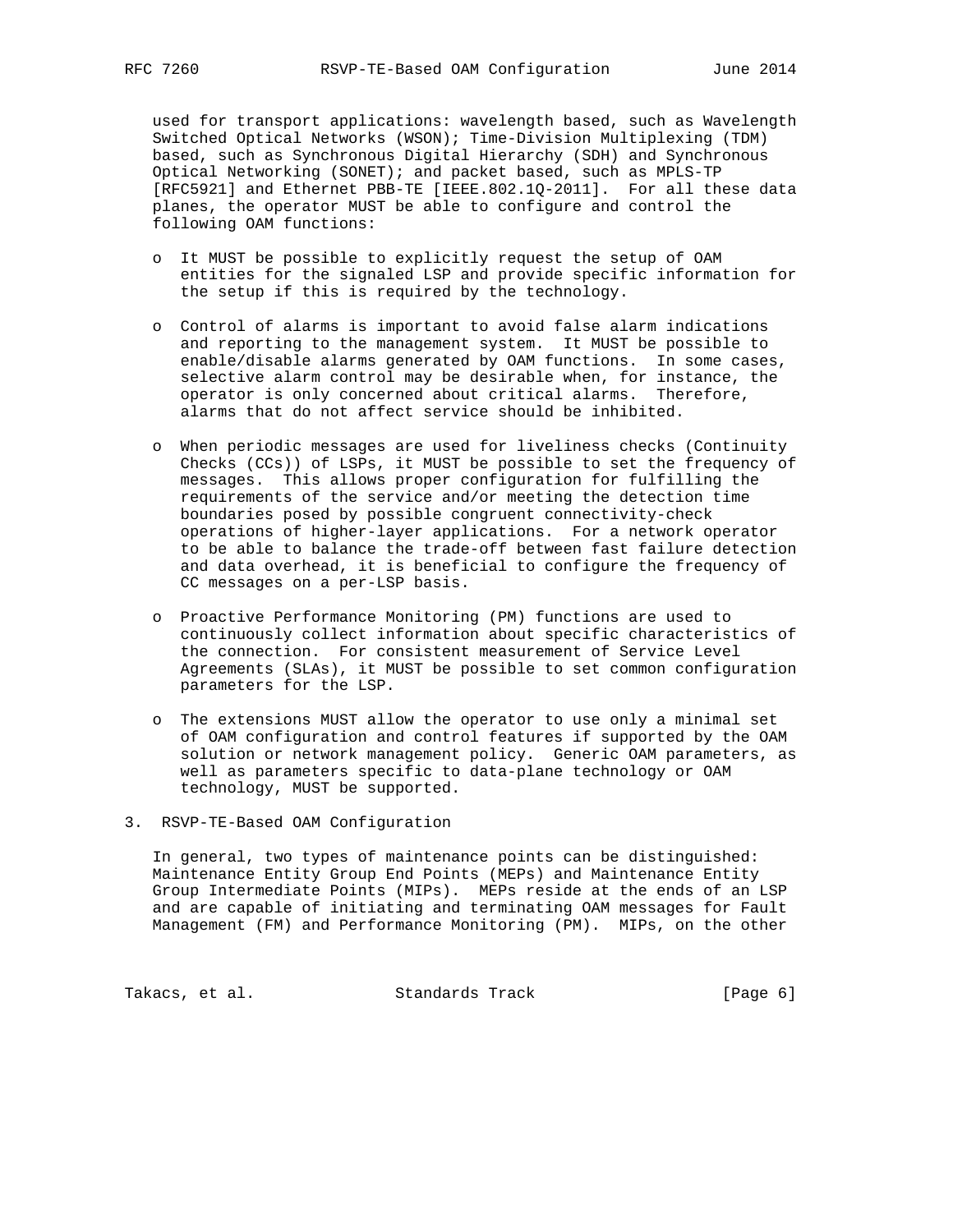hand, are located at transit nodes of an LSP and are capable of reacting to some OAM messages but otherwise do not initiate messages. "Maintenance Entity" (ME) refers to an association of MEPs and MIPs that are provisioned to monitor an LSP.

 When an LSP is signaled, a forwarding association is established between endpoints and transit nodes via label bindings. This association creates a context for the OAM entities monitoring the LSP. On top of this association, OAM entities may be configured to unambiguously identify MEs.

 In addition to ME identification parameters, proactive OAM functions (e.g., CC and PM) may have additional parameters that require configuration as well. In particular, the frequency of periodic CC packets, and the measurement interval for loss and delay measurements, may need to be configured.

 The above parameters may be derived from information related to LSP provisioning; alternatively, pre-configured default values can be used. In the simplest case, the control plane MAY provide information on whether or not OAM entities need to be set up for the signaled LSP. If OAM entities are created, control-plane signaling MUST also provide a means to activate/deactivate OAM message flows and associated alarms.

 OAM identifiers, as well as the configuration of OAM functions, are technology specific (i.e., they vary, depending on the data-plane technology and the chosen OAM solution). In addition, for any given data-plane technology, a set of OAM solutions may be applicable. Therefore, the OAM configuration framework allows selecting a specific OAM solution to be used for the signaled LSP and provides means to carry detailed OAM configuration information in technology specific TLVs.

 Administrative Status Information is carried in the Admin\_Status object. Administrative Status Information is described in [RFC3471], and the Admin\_Status object is specified for RSVP-TE in [RFC3473]. Two bits are allocated for the administrative control of OAM monitoring: the "OAM Flows Enabled" (M) and "OAM Alarms Enabled" (O) bits. When the "OAM Flows Enabled" bit is set, OAM mechanisms MUST be enabled; if it is cleared, OAM mechanisms MUST be disabled. When the "OAM Alarms Enabled" bit is set, OAM-triggered alarms are enabled and associated consequent actions MUST be executed, including the notification to the management system. When this bit is cleared, alarms are suppressed and no action SHOULD be executed, and the management system SHOULD NOT be notified.

Takacs, et al. Standards Track [Page 7]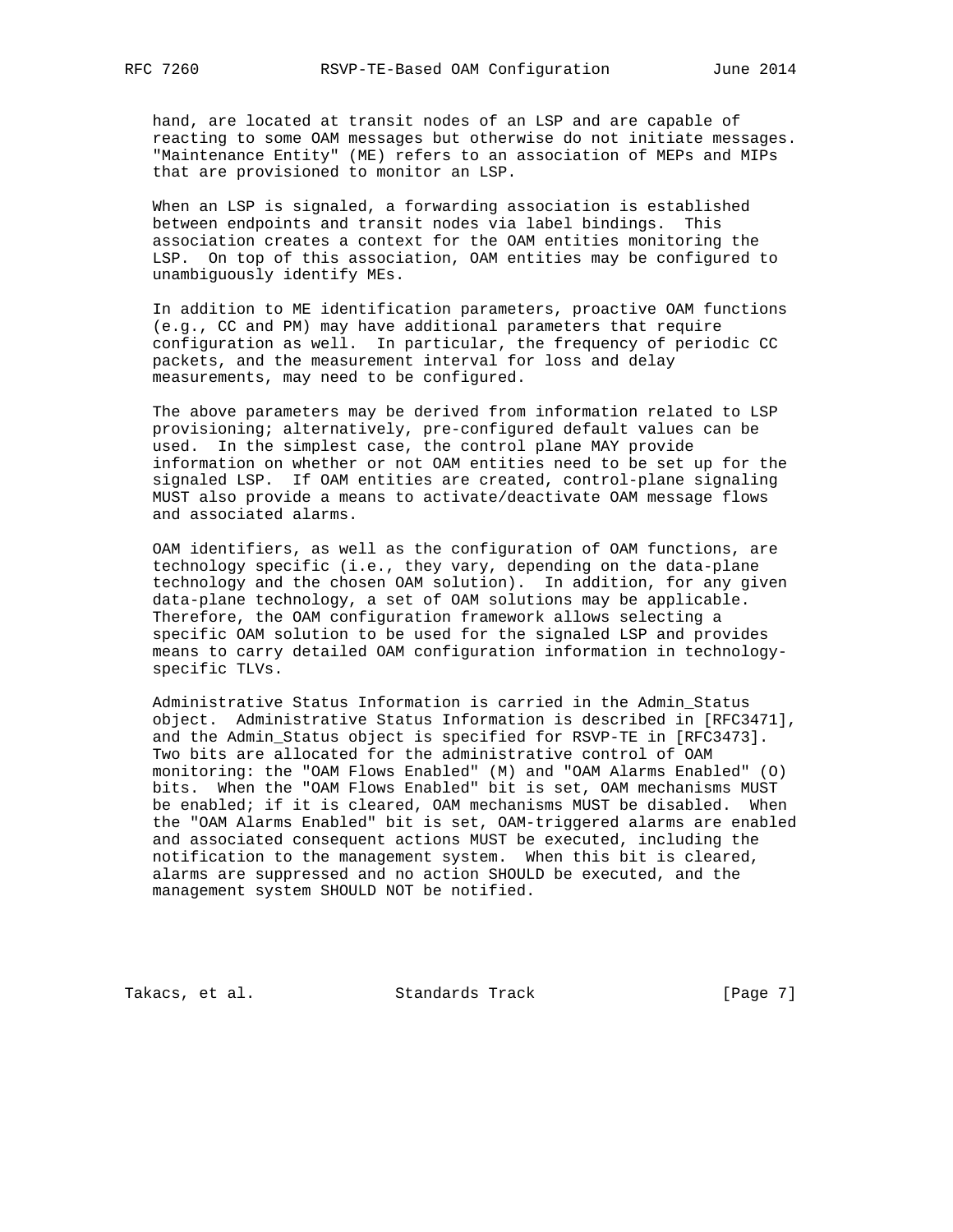The LSP\_ATTRIBUTES and LSP\_REQUIRED\_ATTRIBUTES objects are defined in [RFC5420] to provide means to signal LSP attributes and options in the form of TLVs. Options and attributes signaled in the LSP\_ATTRIBUTES object can be passed transparently through LSRs not supporting a particular option or attribute, while the contents of the LSP\_REQUIRED\_ATTRIBUTES object MUST be examined and processed by each LSR. The "OAM MEP entities desired" bit is allocated in the Attribute Flags TLV [RFC5420] to be used in the LSP\_ATTRIBUTES object. If the "OAM MEP entities desired" bit is set, it indicates that the establishment of OAM MEP entities is required at the endpoints of the signaled LSP. The "OAM MIP entities desired" bit is allocated in the Attribute Flags TLV to be used in the LSP\_ATTRIBUTES or LSP\_REQUIRED\_ATTRIBUTES objects. If the "OAM MIP entities desired" bit is set in the Attribute Flags TLV in the LSP\_REQUIRED\_ATTRIBUTES object, it indicates that the establishment of OAM MIP entities is required at every transit node of the signaled LSP.

## 3.1. Establishment of OAM Entities and Functions

 In order to avoid spurious alarms, OAM functions should be set up and enabled in the appropriate order. When using the GMPLS control plane for both LSP establishment and enabling OAM functions on the LSPs, the control of both processes is bound to RSVP-TE message exchanges.

 An LSP may be signaled and established without OAM configuration first, and OAM entities may be added later with a subsequent re-signaling of the LSP. Alternatively, the LSP may be set up with OAM entities with the first signaling of the LSP. The procedures below apply to both cases.

 Before initiating a Path message with OAM configuration information, an initiating node MUST establish and configure the corresponding OAM entities locally. But until the LSP is established, OAM source functions MUST NOT start sending any OAM messages. In the case of bidirectional connections, in addition to the OAM source function, the initiator node MUST set up the OAM sink function and prepare it to receive OAM messages. During this time the OAM alarms MUST be suppressed (e.g., due to missing or unidentified OAM messages). To achieve OAM alarm suppression, Path messages MUST be sent with the "OAM Alarms Enabled" Admin\_Status flag cleared.

 When the Path message arrives at the receiver, the remote end MUST establish and configure OAM entities according to the OAM information provided in the Path message. If this is not possible, a PathErr message SHOULD be sent, and neither the OAM entities nor the LSP SHOULD be established. If OAM entities are established successfully, the OAM sink function MUST be prepared to receive OAM messages but

Takacs, et al. Standards Track [Page 8]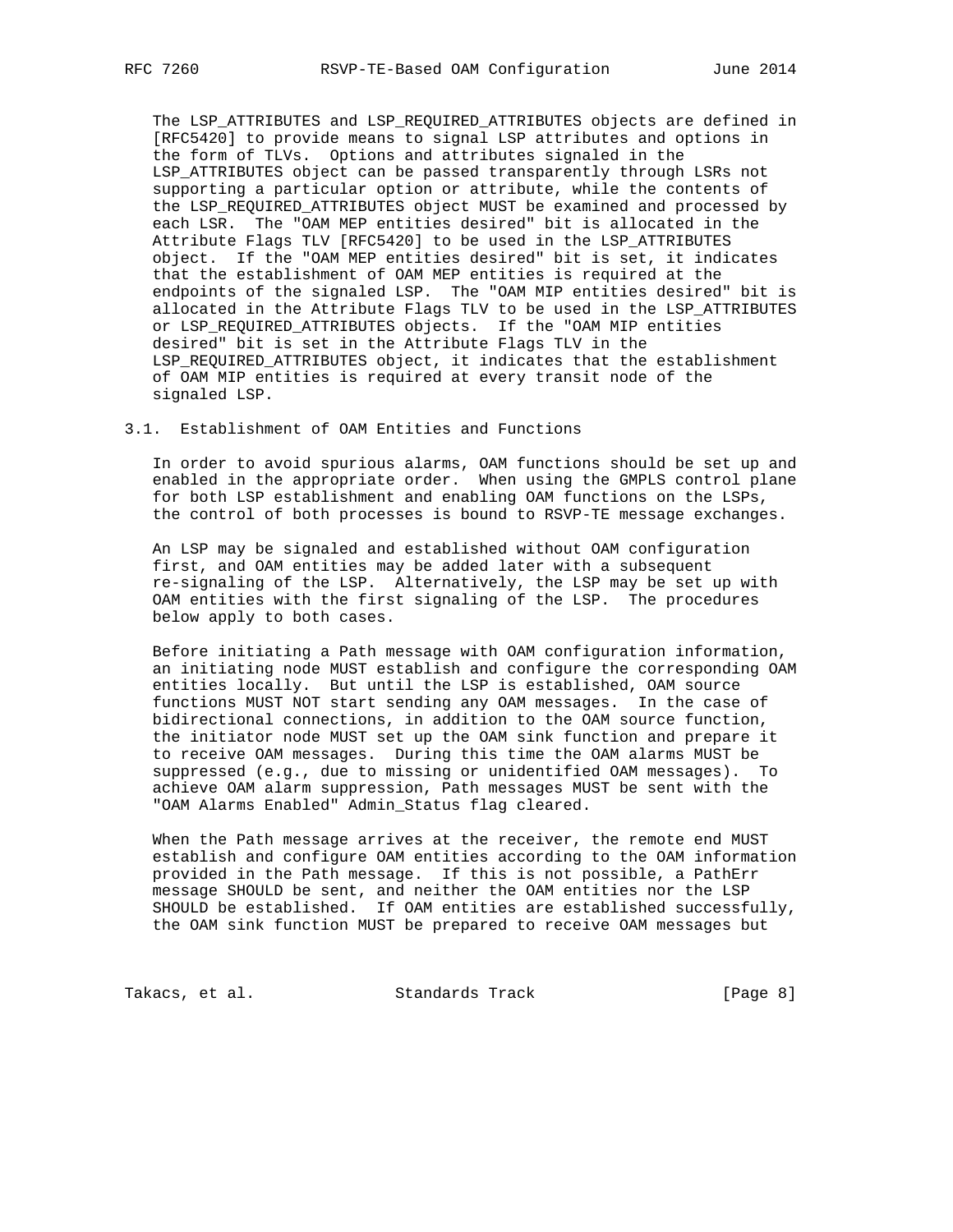MUST NOT generate any OAM alarms (e.g., due to missing or unidentified OAM messages). In the case of bidirectional connections, in addition to the OAM sink function, an OAM source function MUST be set up and, according to the requested configuration, the OAM source function MUST start sending OAM messages. A Resv message MUST then be sent back, including the Attribute Flags TLV, with the appropriate setting of the "OAM MEP entities desired" and "OAM MIP entities desired" flags, and the OAM Configuration TLV that corresponds to the established and configured OAM entities and functions. Depending on the OAM technology, some elements of the OAM Configuration TLV MAY be updated/changed, i.e., if the remote end does not support a certain OAM configuration it may suggest an alternative setting, which may or may not be accepted by the initiator of the Path message. If it is accepted, the initiator will reconfigure its OAM functions according to the information received in the Resv message. If the alternate setting is not acceptable, a ResvErr message MAY be sent, tearing down the LSP. Details of this operation are technology specific and should be described in accompanying technology-specific documents.

 When the initiating side receives the Resv message, it completes any pending OAM configuration and enables the OAM source function to send OAM messages.

 After this exchange, OAM entities are established and configured for the LSP, and OAM messages are exchanged. OAM alarms can now be enabled. During the period when OAM alarms are disabled, the initiator sends a Path message with the "OAM Alarms Enabled" Admin\_Status flag set. The receiving node enables OAM alarms after processing the Path message. The initiator enables OAM alarms after it receives the Resv message. Data-plane OAM is now fully functional.

 If an egress LSR does not support the extensions defined in this document, according to [RFC5420], it will silently ignore the new LSP attribute flags as well as the TLVs carrying additional OAM configuration information, and therefore no error will be raised that would notify the ingress LSR about the missing OAM configuration actions on the egress side. However, as described above, an egress LSR conformant to the specification of this document will set the LSP attribute flags and include the OAM Configuration TLV in the Resv message indicating the configuration of the OAM mechanisms; therefore, by detecting the missing information in the Resv message, an ingress LSR will be able to recognize that the remote end does not support the OAM configuration functionality, and therefore it SHOULD tear down the LSP and, if appropriate, signal the LSP without any OAM configuration information.

Takacs, et al. Standards Track [Page 9]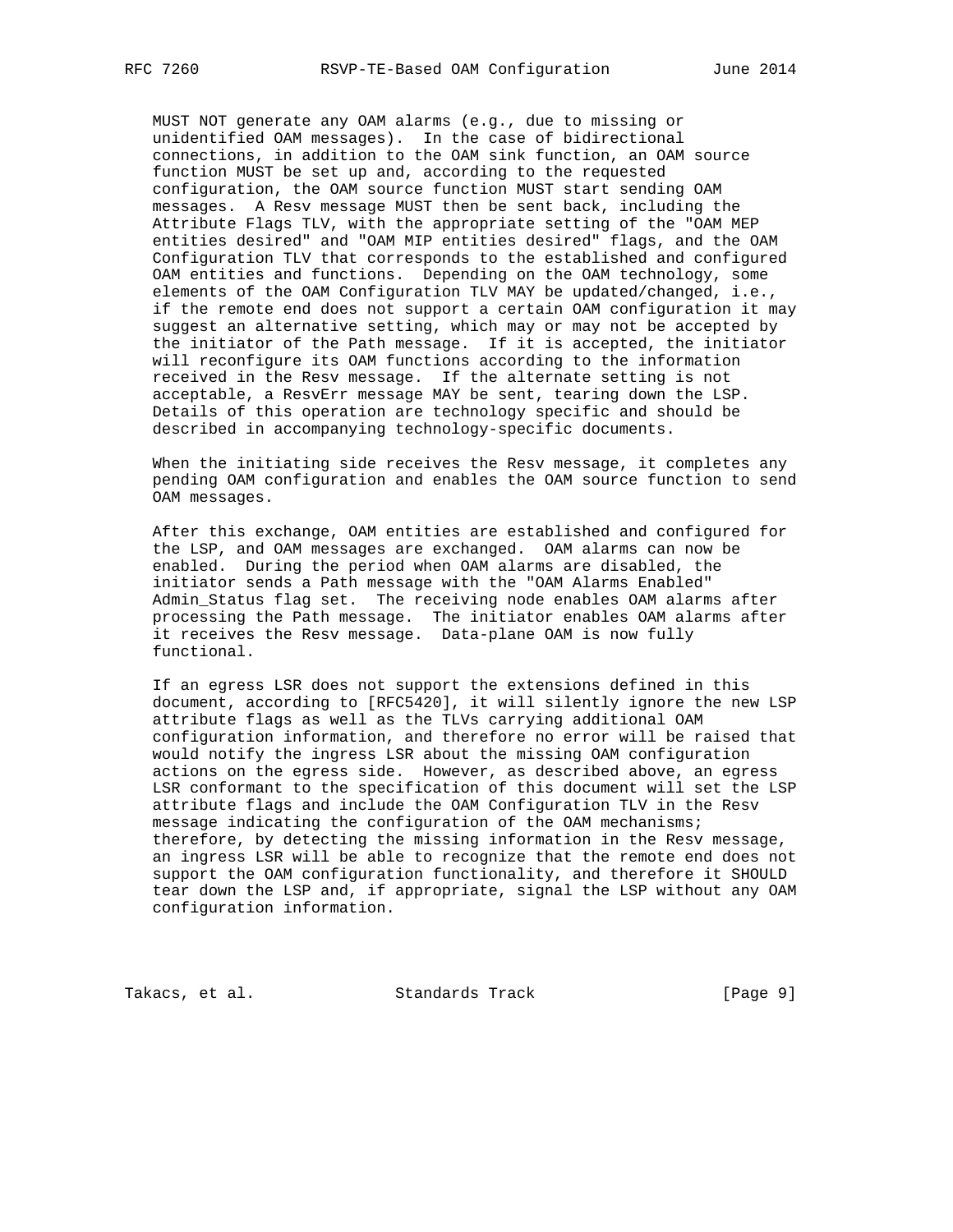## 3.2. Adjustment of OAM Parameters

 There may be a need to change the parameters of an already established and configured OAM function during the lifetime of the LSP. To do so, the LSP needs to be re-signaled with the updated parameters. OAM parameters influence the content and timing of OAM messages and also identify the way that OAM defects and alarms are derived and generated. Hence, to avoid spurious alarms, it is important that both sides -- OAM sink and source -- are updated in a synchronized way. First, the alarms of the OAM sink function should be suppressed and only then should expected OAM parameters be adjusted. Subsequently, the parameters of the OAM source function can be updated. Finally, the alarms of the OAM sink side can be enabled again.

 In accordance with the above operation, the LSP MUST first be re-signaled with the "OAM Alarms Enabled" Admin\_Status flag cleared, including the updated OAM Configuration TLV corresponding to the new parameter settings. The initiator MUST keep its OAM sink and source functions running unmodified, but it MUST suppress OAM alarms after the updated Path message is sent. The receiver MUST first disable all OAM alarms and then update the OAM parameters according to the information in the Path message and reply with a Resv message acknowledging the changes by including the OAM Configuration TLV. Note that the receiving side can adjust the requested OAM configuration parameters and reply with an updated OAM Configuration TLV in the Resv message, reflecting the values that are actually configured. However, in order to avoid an extensive negotiation phase, in the case of adjusting already-configured OAM functions, the receiving side SHOULD NOT update the parameters requested in the Path message to an extent that would provide lower performance (e.g., lower frequency of monitoring packets) than what had previously been in place.

 The initiator MUST only update its OAM sink and source functions after it receives the Resv message. After this Path/Resv message exchange (in both unidirectional and bidirectional LSP cases), the OAM parameters are updated, and OAM is running according to the new parameter settings. However, OAM alarms are still disabled. A subsequent Path/Resv message exchange with the "OAM Alarms Enabled" Admin\_Status flag set is needed to enable OAM alarms again.

Takacs, et al. Standards Track [Page 10]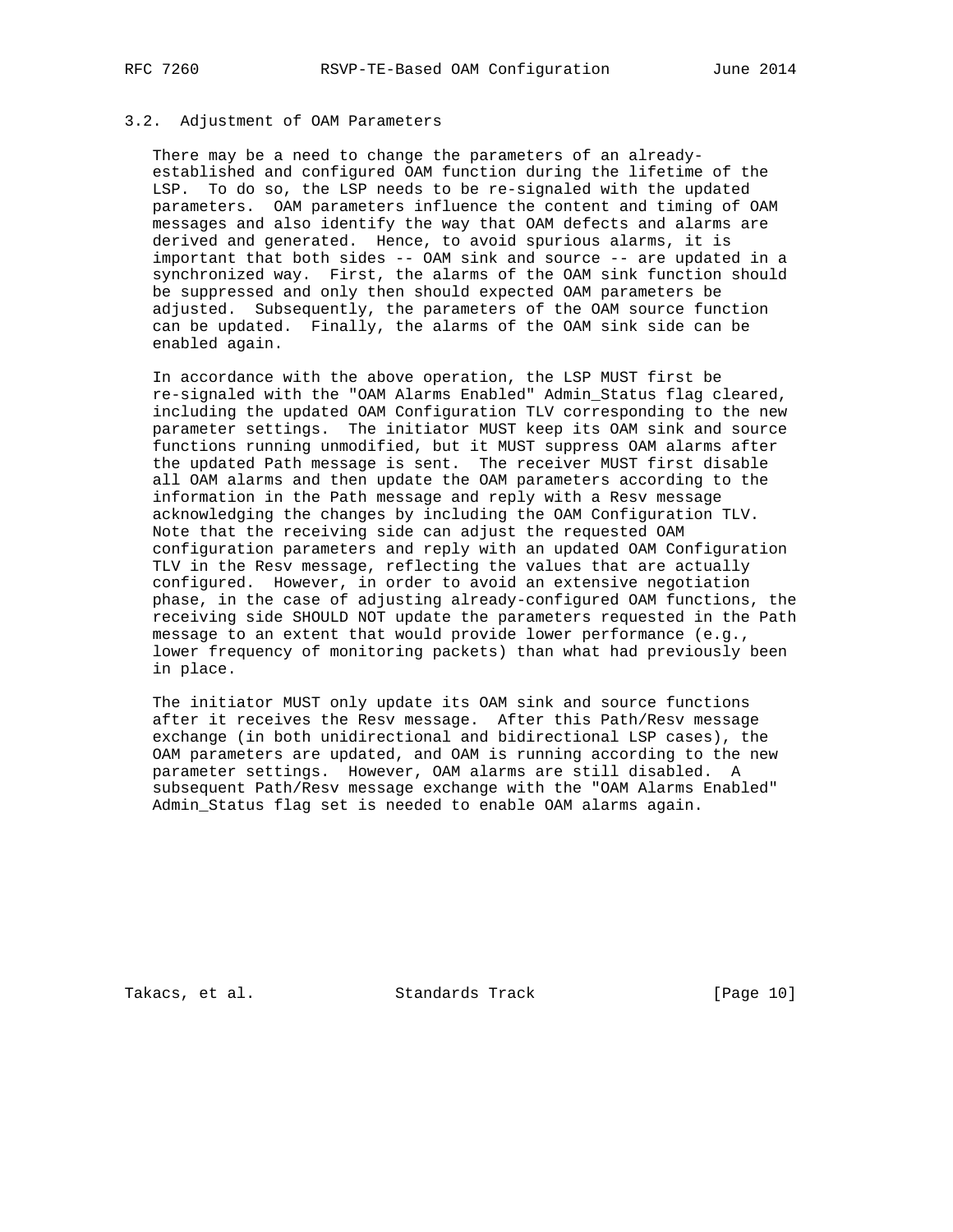## 3.3. Deleting OAM Entities

 In some cases, it may be useful to remove some or all OAM entities and functions from an LSP without actually tearing down the connection.

 To avoid any spurious alarms, first the LSP MUST be re-signaled with the "OAM Alarms Enabled" Admin\_Status flag cleared but with OAM configuration unchanged. Subsequently, the LSP is re-signaled with "OAM MEP entities desired" and "OAM MIP entities desired" LSP attribute flags cleared, and without the OAM Configuration TLV, this MUST result in the deletion of all OAM entities associated with the LSP. All control-plane and data-plane resources in use by the OAM entities and functions SHOULD be freed up. Alternatively, if only some OAM functions need to be removed, the LSP is re-signaled with the updated OAM Configuration TLV. Changes between the contents of the previously signaled OAM Configuration TLV and the currently received TLV represent which functions MUST be removed/added.

 OAM source functions MUST be deleted first, and only after the "OAM Alarms Disabled" can the associated OAM sink functions be removed; this will ensure that OAM messages do not leak outside the LSP. To this end, the initiator, before sending the Path message, MUST remove the OAM source, hence terminating the OAM message flow associated to the downstream direction. In the case of a bidirectional connection, it MUST leave in place the OAM sink functions associated to the upstream direction. The remote end, after receiving the Path message, MUST remove all associated OAM entities and functions and reply with a Resv message without an OAM Configuration TLV. The initiator completely removes OAM entities and functions after the Resv message arrives.

- 4. RSVP-TE Extensions
- 4.1. LSP Attribute Flags

 In RSVP-TE, the Flags field of the SESSION\_ATTRIBUTE object is used to indicate options and attributes of the LSP. The Flags field has 8 bits and hence is limited to differentiate only 8 options. [RFC5420] defines new objects for RSVP-TE messages to allow the signaling of arbitrary attribute parameters, making RSVP-TE easily extensible to support new applications. Furthermore, [RFC5420] allows options and attributes that do not need to be acted on by all Label Switching Routers (LSRs) along the path of the LSP. In particular, these options and attributes may apply only to key LSRs on the path, such as the ingress LSR and egress LSR. Options and attributes can be signaled transparently and only examined at those points that need to act on them. The LSP\_ATTRIBUTES and

Takacs, et al. Standards Track [Page 11]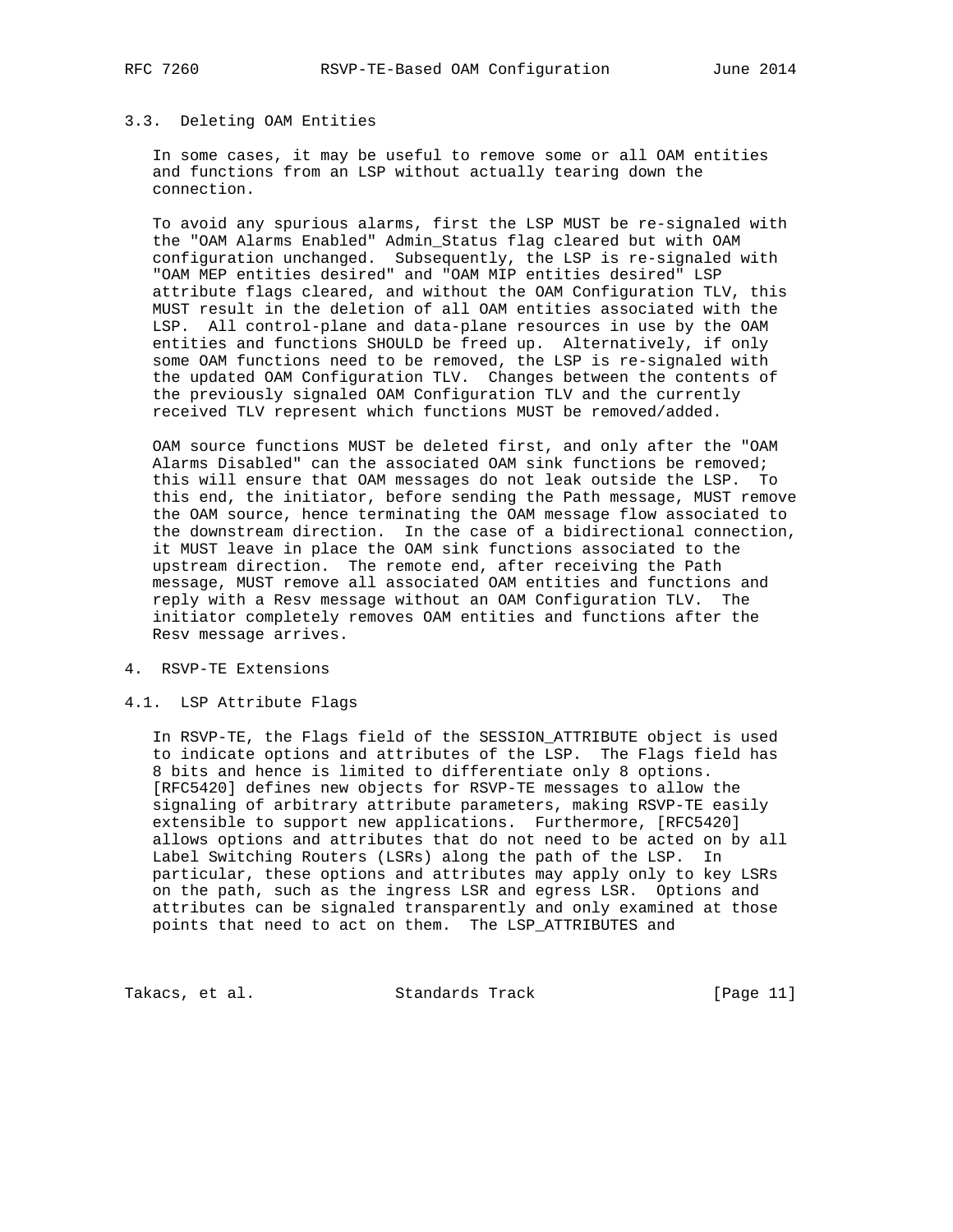LSP\_REQUIRED\_ATTRIBUTES objects are defined in [RFC5420] to provide means to signal LSP attributes and options in the form of TLVs. Options and attributes signaled in the LSP\_ATTRIBUTES object can be passed transparently through LSRs not supporting a particular option or attribute, while the contents of the LSP\_REQUIRED\_ATTRIBUTES object MUST be examined and processed by each LSR. One TLV is defined in [RFC5420]: the Attribute Flags TLV.

 One bit (bit number 10): "OAM MEP entities desired" is allocated in the Attribute Flags TLV to be used in the LSP\_ATTRIBUTES object. If the "OAM MEP entities desired" bit is set, it indicates that the establishment of OAM MEP entities is required at the endpoints of the signaled LSP. If the establishment of MEPs is not supported, an error MUST be generated: "OAM Problem/MEP establishment not supported".

 If the "OAM MEP entities desired" bit is set and additional parameters need to be configured, an OAM Configuration TLV MAY be included in the LSP\_ATTRIBUTES or LSP\_REQUIRED\_ATTRIBUTES object.

 One bit (bit number 11): "OAM MIP entities desired" is allocated in the Attribute Flags TLV to be used in the LSP\_ATTRIBUTES or LSP\_REQUIRED\_ATTRIBUTES objects. If the "OAM MEP entities desired" bit is not set, then this bit MUST NOT be set. If the "OAM MIP entities desired" bit is set in the Attribute Flags TLV in the LSP\_REQUIRED\_ATTRIBUTES object, it indicates that the establishment of OAM MIP entities is required at every transit node of the signaled LSP. If the establishment of a MIP is not supported, an error MUST be generated: "OAM Problem/MIP establishment not supported". If an intermediate LSR does not support the extensions defined in this document, it will not recognize the "OAM MIP entities desired" flag and, although the LSP\_REQUIRED\_ATTRIBUTES object was used, it will not configure MIP entities and will not raise any errors. If LSRs that do not support the extensions defined in this document are to be assumed as present in the network, the ingress LSR SHOULD collect per-hop information about the LSP attributes utilizing the LSP Attributes sub-object of the Record Route object (RRO) as defined in [RFC5420]. When the Record Route object is received, the ingress SHOULD check whether all intermediate LSRs set the "OAM MIP entities desired" flag indicating support of the function; if not, depending on operator policy, the LSP MAY need to be torn down.

Takacs, et al. Standards Track [Page 12]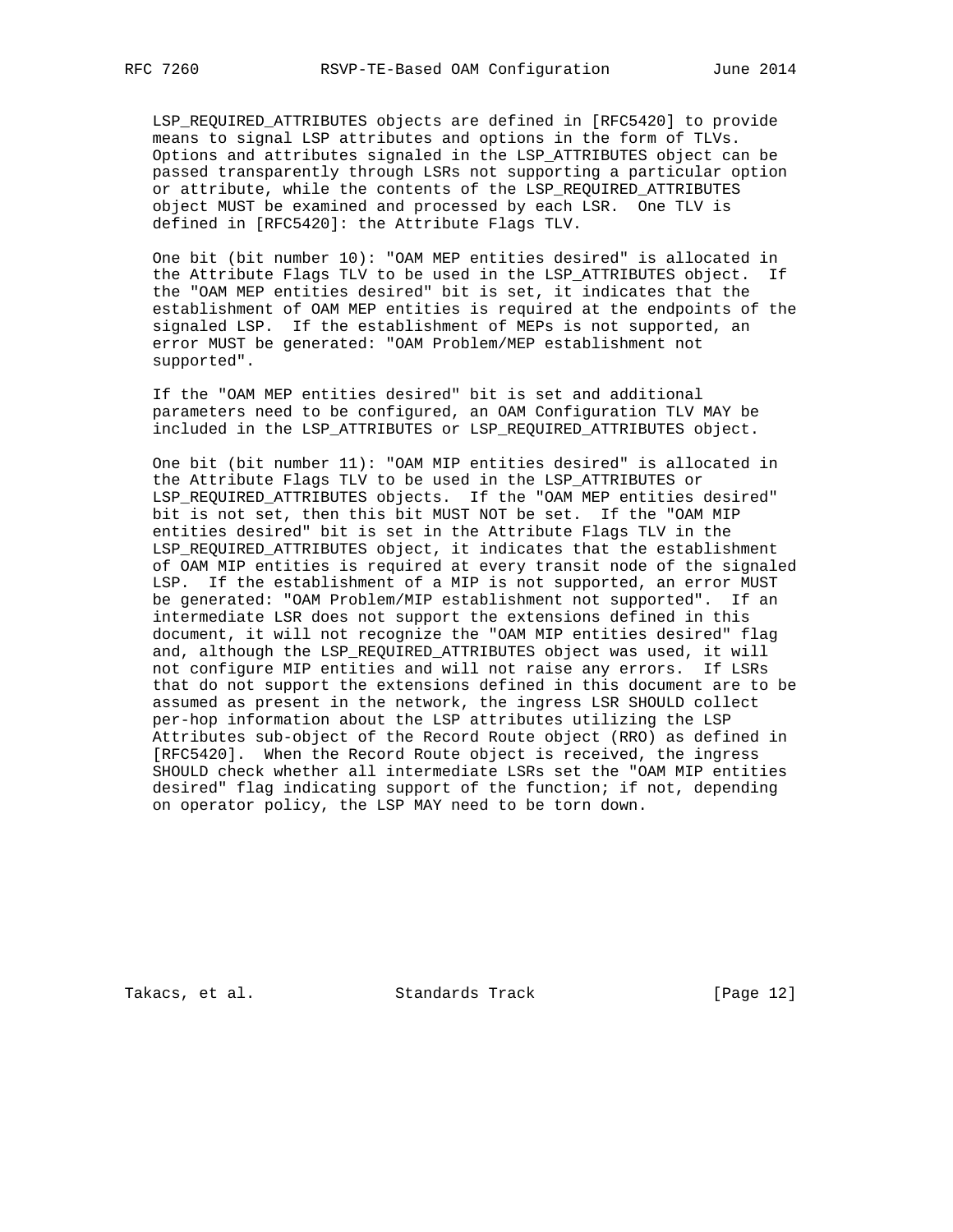### 4.2. OAM Configuration TLV

 This TLV provides information about which OAM technology/method should be used and carries sub-TLVs for any additional OAM configuration information. One OAM Configuration TLV MAY be carried in the LSP\_ATTRIBUTES or LSP\_REQUIRED\_ATTRIBUTES object in Path and Resv messages. When carried in the LSP\_REQUIRED\_ATTRIBUTES object, it indicates that intermediate nodes MUST recognize and react on the OAM configuration information.

|          | 0 1 2 3 4 5 6 7 8 9 0 1 2 3 4 5 6 7 8 9 0 1 2 3 4 5 6 7 8 9 |                        |                                      | $\Omega$ |
|----------|-------------------------------------------------------------|------------------------|--------------------------------------|----------|
|          |                                                             |                        | -+-+-+-+-+-+-+-+-+-+-+-+-+-+-+-+-+-+ |          |
|          | Type $(3)$                                                  |                        | Length                               |          |
|          |                                                             | -+-+-+-+-+-+-+-+-+-+-+ |                                      |          |
| OAM Type |                                                             | Reserved               |                                      |          |
|          |                                                             |                        | -+-+-+-+-+-+-+-+-+-+-+-+-+-+-+-+-+   |          |
|          |                                                             |                        |                                      |          |
|          |                                                             | sub-TLVs               |                                      |          |
|          |                                                             |                        |                                      |          |
| $+-$     |                                                             |                        |                                      |          |

Type: indicates a new type: the OAM Configuration TLV (3).

 OAM Type: specifies the technology-specific OAM method. When carried in the LSP\_REQUIRED\_ATTRIBUTES object, if the requested OAM method is not supported at any given node an error MUST be generated: "OAM Problem/Unsupported OAM Type". When carried in the LSP\_ATTRIBUTES object, intermediate nodes not supporting the OAM Type pass the object forward unchanged as specified in [RFC5420]. Ingress and egress nodes that support the OAM Configuration TLV but that do not support a specific OAM Type MUST respond with an error indicating "OAM Problem/Unsupported OAM Type".

| OAM Type  | Description |
|-----------|-------------|
|           |             |
| $0 - 255$ | Reserved    |

 This document defines no types. IANA maintains the values in a new "RSVP-TE OAM Configuration Registry".

 Length: indicates the total length of the TLV in octets. The TLV MUST be zero-padded so that the TLV is 4-octet aligned.

 Two groups of TLVs are defined: generic sub-TLVs and technology specific sub-TLVs. Generic sub-TLVs carry information that is applicable independent of the actual OAM technology, while technology-specific sub-TLVs are providing configuration parameters

Takacs, et al. Standards Track [Page 13]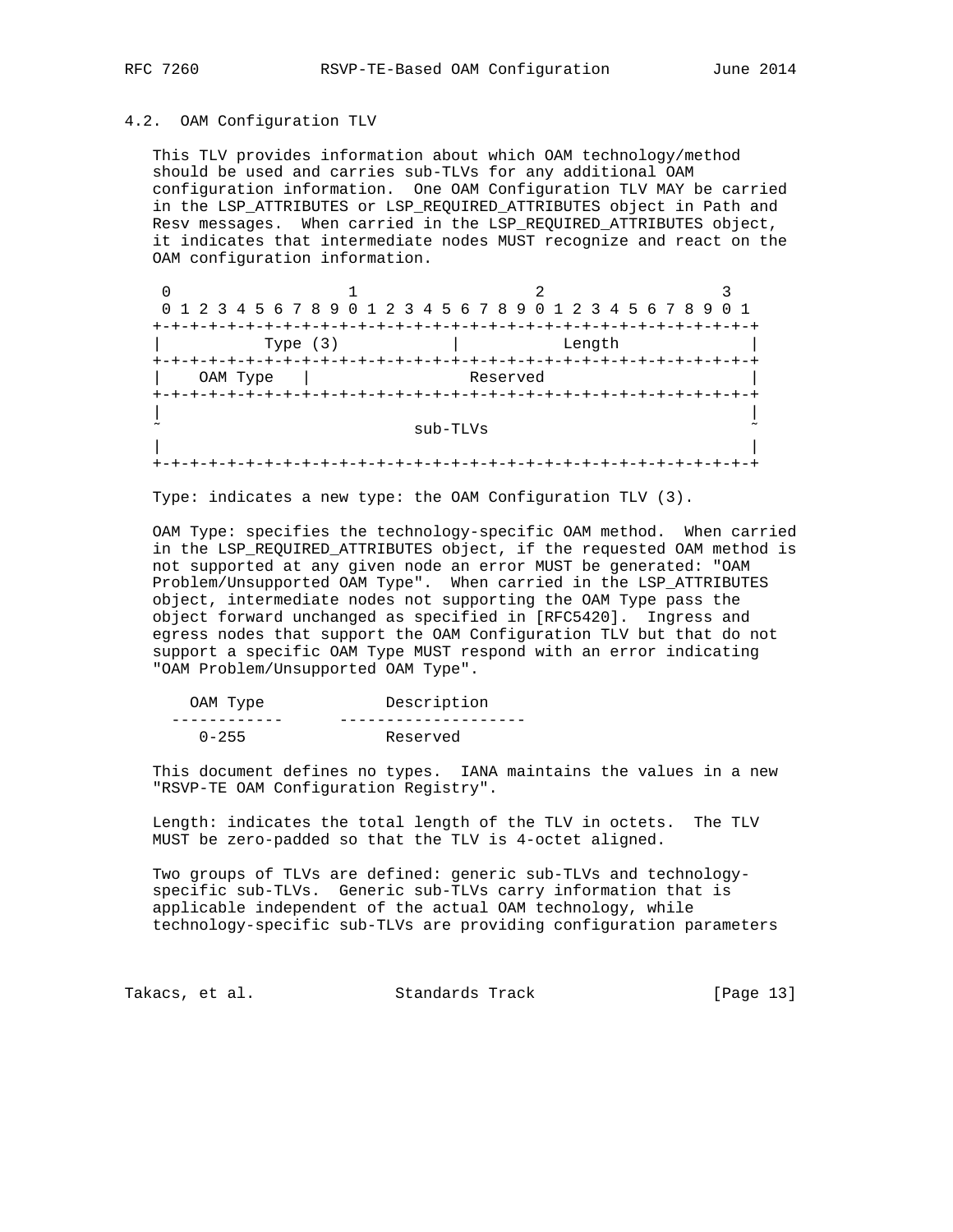for specific OAM technologies. This document defines one generic sub-TLV (see Section 4.2.1), while it is foreseen that technology specific sub-TLVs will be defined by separate documents.

 The receiving node, based on the OAM Type, will check to see if a corresponding technology-specific OAM configuration sub-TLV is included in the OAM Configuration TLV. If the included technology specific OAM configuration sub-TLV is different from what is specified in the OAM Type, an error MUST be generated: "OAM Problem/ OAM Type Mismatch". IANA maintains the sub-TLV space in the new "RSVP-TE OAM Configuration Registry".

 Note that there is a hierarchical dependency between the OAM configuration elements. First, the "OAM MEP entities desired" flag needs to be set. Only when that flag is set MAY an OAM Configuration TLV be included in the LSP\_ATTRIBUTES or LSP\_REQUIRED\_ATTRIBUTES object. When this TLV is present, based on the "OAM Type" field, it MAY carry a technology-specific OAM configuration sub-TLV. If this hierarchy is broken (e.g., "OAM MEP entities desired" flag is not set but an OAM Configuration TLV is present), an error MUST be generated: "OAM Problem/Configuration Error".

### 4.2.1. OAM Function Flags Sub-TLV

 The OAM Configuration TLV MUST always include a single instance of the OAM Function Flags Sub-TLV, and it MUST always be the first sub-TLV. "OAM Function Flags" specifies which proactive OAM functions (e.g., connectivity monitoring, loss and delay measurement) and which fault management signals MUST be established and configured. If the selected OAM Function or Functions are not supported, an error MUST be generated: "OAM Problem/Unsupported OAM Function".

| 0 1 2 3 4 5 6 7 8 9 0 1 2 3 4 5 6 7 8 9 0 1 2 3 4 5 6 7 8 9 0 1 |                    |  |
|-----------------------------------------------------------------|--------------------|--|
|                                                                 |                    |  |
| Type $(1)$                                                      | Length             |  |
|                                                                 |                    |  |
|                                                                 | OAM Function Flags |  |
|                                                                 |                    |  |

Takacs, et al. Standards Track [Page 14]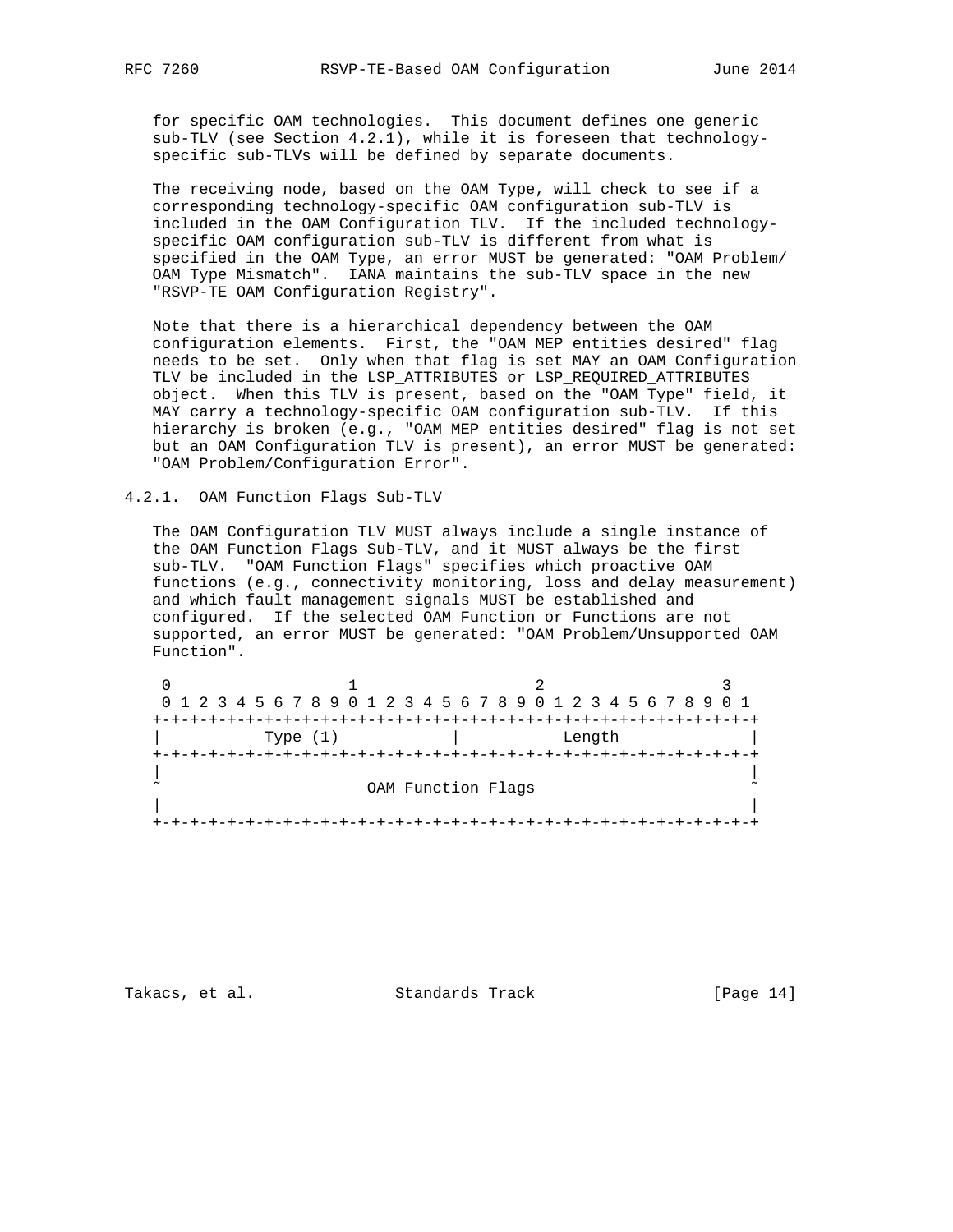OAM Function Flags is a bitmap with extensible length based on the Length field of the TLV. Bits are numbered from left to right. The TLV is padded to 4-octet alignment. The Length field indicates the size of the padded TLV in octets. IANA maintains the OAM Function Flags in the new "RSVP-TE OAM Configuration Registry". This document defines the following flags:

|   | OAM Function Flag bit # | Description                                   |
|---|-------------------------|-----------------------------------------------|
| 0 |                         | Continuity Check (CC)                         |
|   |                         | Connectivity Verification (CV)                |
| 2 |                         | Fault Management Signal (FMS)                 |
| 3 |                         | Performance Monitoring/Loss (PM/Loss)         |
| 4 |                         | Performance Monitoring/Delay (PM/Delay)       |
| 5 |                         | Performance Monitoring/Throughput Measurement |
|   |                         | (PM/Throughput)                               |

### 4.2.2. Technology-Specific Sub-TLVs

 If technology-specific configuration information is needed for a specific "OAM Type", then this information is carried in a technology-specific sub-TLV. Such sub-TLVs are OPTIONAL, and an OAM Configuration TLV MUST NOT contain more than one technology-specific sub-TLV. IANA maintains the OAM technology-specific sub-TLV space in the new "RSVP-TE OAM Configuration Registry".

## 4.3. Administrative Status Information

 Administrative Status Information is carried in the Admin\_Status object, which is specified for RSVP-TE in [RFC3473]. Administrative Status Information is described in [RFC3471].

 Two bits (bit numbers 23 and 24) are allocated by this document for the administrative control of OAM monitoring: the "OAM Flows Enabled" (M) and "OAM Alarms Enabled" (O) bits. When the "OAM Flows Enabled" bit is set, OAM mechanisms MUST be enabled; if it is cleared, OAM mechanisms MUST be disabled. When the "OAM Alarms Enabled" bit is set, OAM-triggered alarms are enabled and associated consequent actions MUST be executed, including the notification to the management system. When this bit is cleared, alarms are suppressed, and no action SHOULD be executed; additionally, the management system SHOULD NOT be notified. For a detailed description of the use of these flags, see Section 3.

Takacs, et al. Standards Track [Page 15]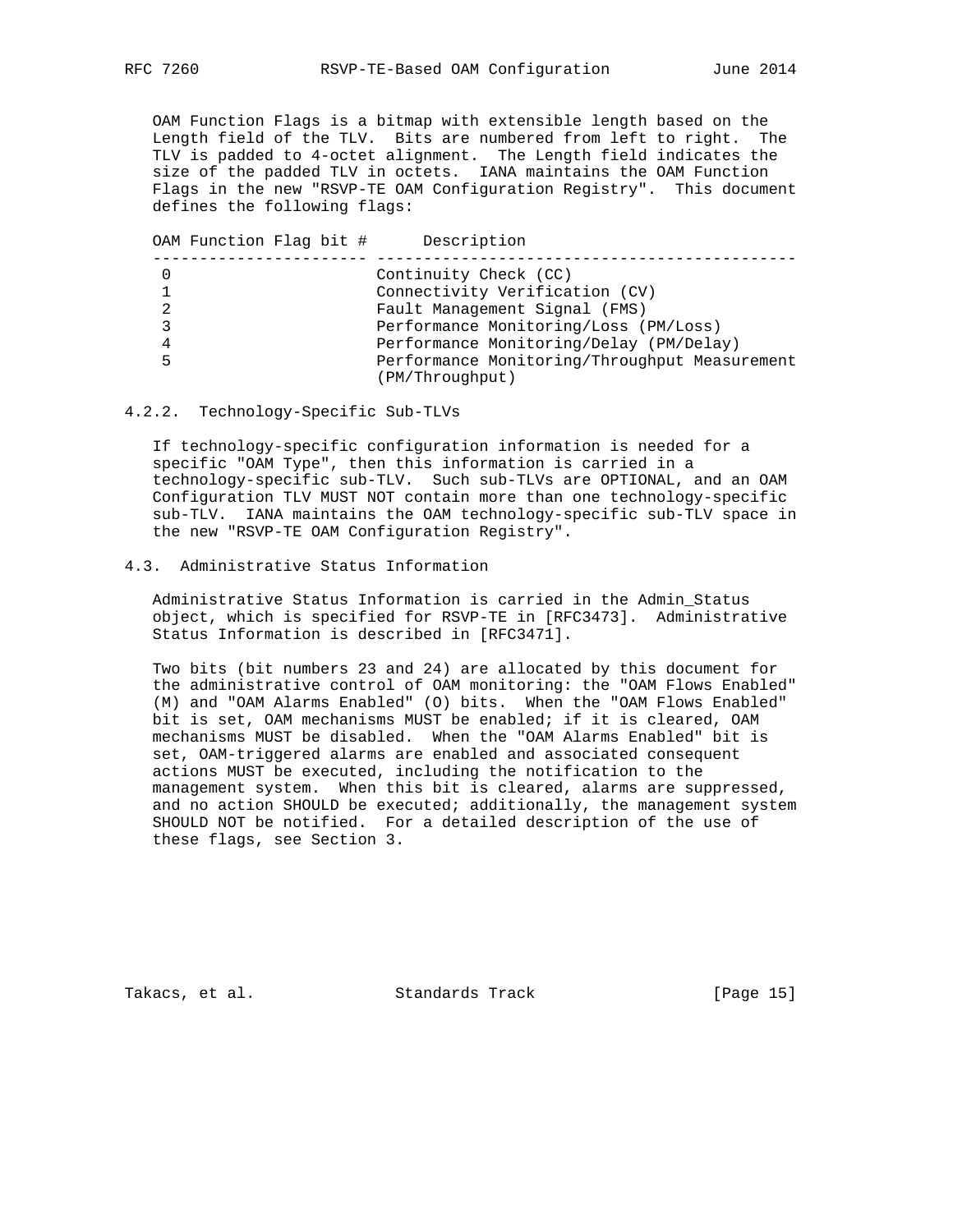## 4.4. Handling OAM Configuration Errors

 To handle OAM configuration errors, a new Error Code "OAM Problem" (40) is introduced. To refer to specific problems, a set of Error Values are defined under the "OAM Problem" error code.

 If a node does not support the establishment of OAM MEP or MIP entities it MUST use the error value "MEP establishment not supported" or "MIP establishment not supported", respectively, in the PathErr message.

 If a node does not support a specific OAM technology/solution, it MUST use the error value "Unsupported OAM Type" in the PathErr message.

 If a different technology-specific OAM Configuration TLV is included than what was specified in the OAM Type, an error MUST be generated with error value "OAM Type Mismatch" in the PathErr message.

 There is a hierarchy between the OAM configuration elements. If this hierarchy is broken, the error value "Configuration Error" MUST be used in the PathErr message.

 If a node does not support a specific OAM Function, it MUST use the error value "Unsupported OAM Function" in the PathErr message.

## 4.5. Considerations on Point-to-Multipoint OAM Configuration

 RSVP-TE extensions for the establishment of point-to-multipoint (P2MP) LSPs are specified in [RFC4875]. A P2MP LSP is comprised of multiple source-to-leaf (S2L) sub-LSPs. These S2L sub-LSPs are set up between the ingress and egress LSRs and are appropriately combined by the branch LSRs using RSVP semantics to result in a P2MP TE LSP. One Path message may signal one or multiple S2L sub-LSPs for a single P2MP LSP. Hence, the S2L sub-LSPs belonging to a P2MP LSP can be signaled using one Path message or split across multiple Path messages.

 P2MP OAM mechanisms are very specific to the data-plane technology; therefore, in this document we only highlight the basic principles of P2MP OAM configuration. We consider only the root-to-leaf OAM flows, and as such, aspects of the configuration of return paths are outside the scope of our discussions. We also limit our consideration to the case where all leaves must successfully establish OAM entities with identical configuration in order for the P2MP OAM to be successfully established. In any case, the discussion set forth below provides

Takacs, et al. Standards Track [Page 16]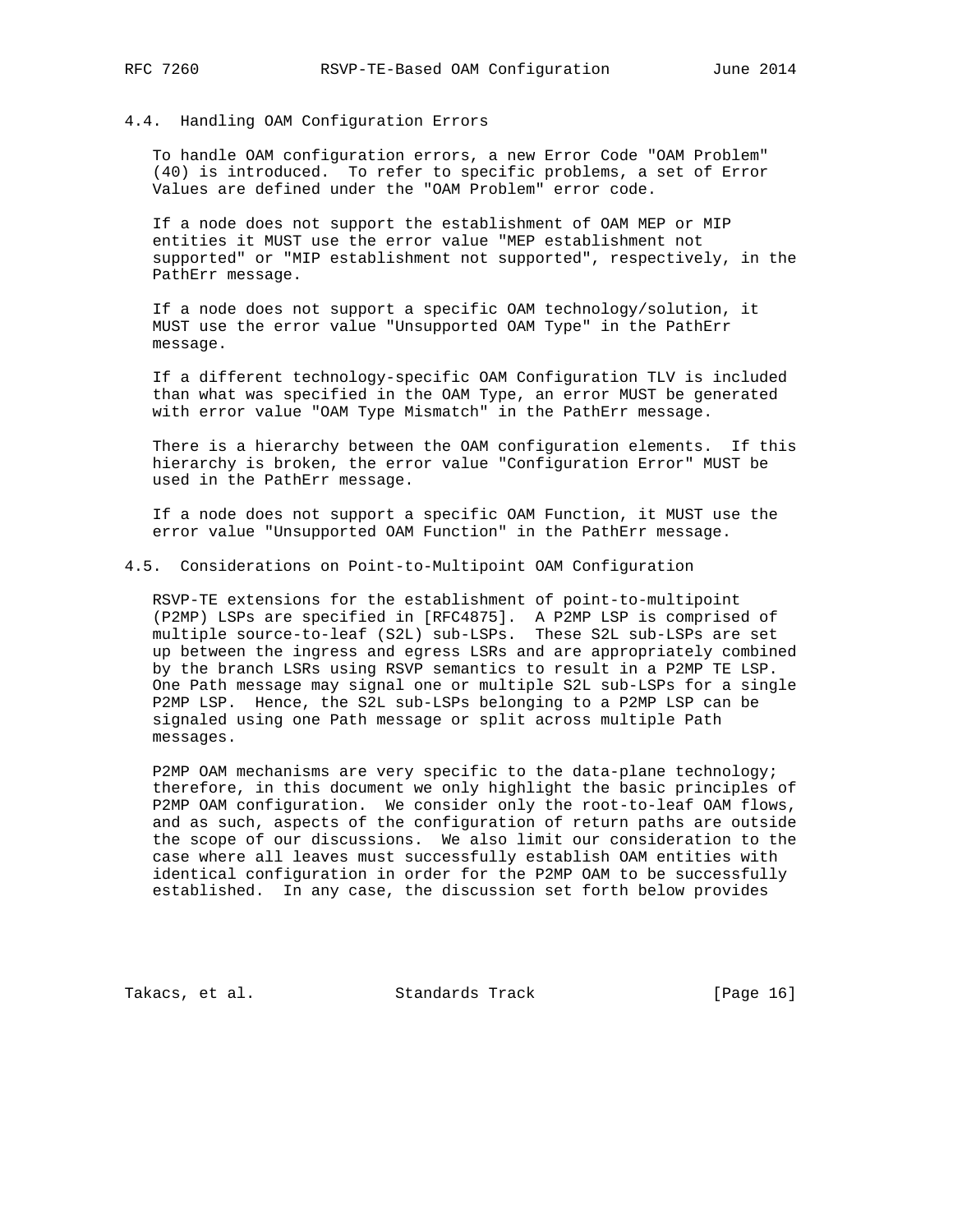only guidelines for P2MP OAM configuration. However, at a minimum, the procedures below SHOULD be specified for P2MP OAM configuration in a technology-specific document.

 The root node may use a single Path message or multiple Path messages to set up the whole P2MP tree. In the case when multiple Path messages are used, the root node is responsible for keeping the OAM configuration information consistent in each of the sent Path messages, i.e., the same information MUST be included in all Path messages used to construct the multicast tree. Each branching node will propagate the Path message downstream on each of the branches; when constructing a Path message, the OAM configuration information MUST be copied unchanged from the received Path message, including the related Admin\_Status bits, LSP attribute flags, and OAM Configuration TLV. The latter two also imply that the LSP\_ATTRIBUTES and LSP REQUIRED ATTRIBUTES objects MUST be copied for the upstream Path message to the subsequent downstream Path messages.

 Leaves MUST create and configure OAM sink functions according to the parameters received in the Path message; for P2MP OAM configuration, there is no possibility for parameter negotiation on a per-leaf basis. This is due to the fact that the OAM source function, residing in the root of the tree, will operate with a single configuration, which then must be obeyed by all leaves. If a leaf cannot accept the OAM parameters, it MUST use the RRO Attributes sub-object [RFC5420] to notify the root about the problem. In particular, if the OAM configuration was successful, the leaf would set the "OAM MEP entities desired" flag in the RRO Attributes sub-object in the Resv message. On the other hand, if OAM entities could not be established, the Resv message should be sent with the "OAM MEP entities desired" bit cleared in the RRO Attributes sub-object. Branching nodes should collect and merge the received RROs according to the procedures described in [RFC4875]. This way, the root, when receiving the Resv message (or messages if multiple Path messages were used to set up the tree), will have clear information about which of the leaves could establish the OAM functions. If all leaves established OAM entities successfully, the root can enable the OAM message flow. On the other hand, if at some leaves the establishment was unsuccessful, additional actions will be needed before the OAM message flow can be enabled. Such action could be to set up two independent P2MP LSPs:

- o One LSP with OAM configuration information towards leaves that can support the OAM function. This can be done by pruning from the previously signaled P2MP LSP the leaves that failed to set up OAM.
- o The other P2MP LSP could be constructed for leaves without OAM entities.

Takacs, et al. Standards Track [Page 17]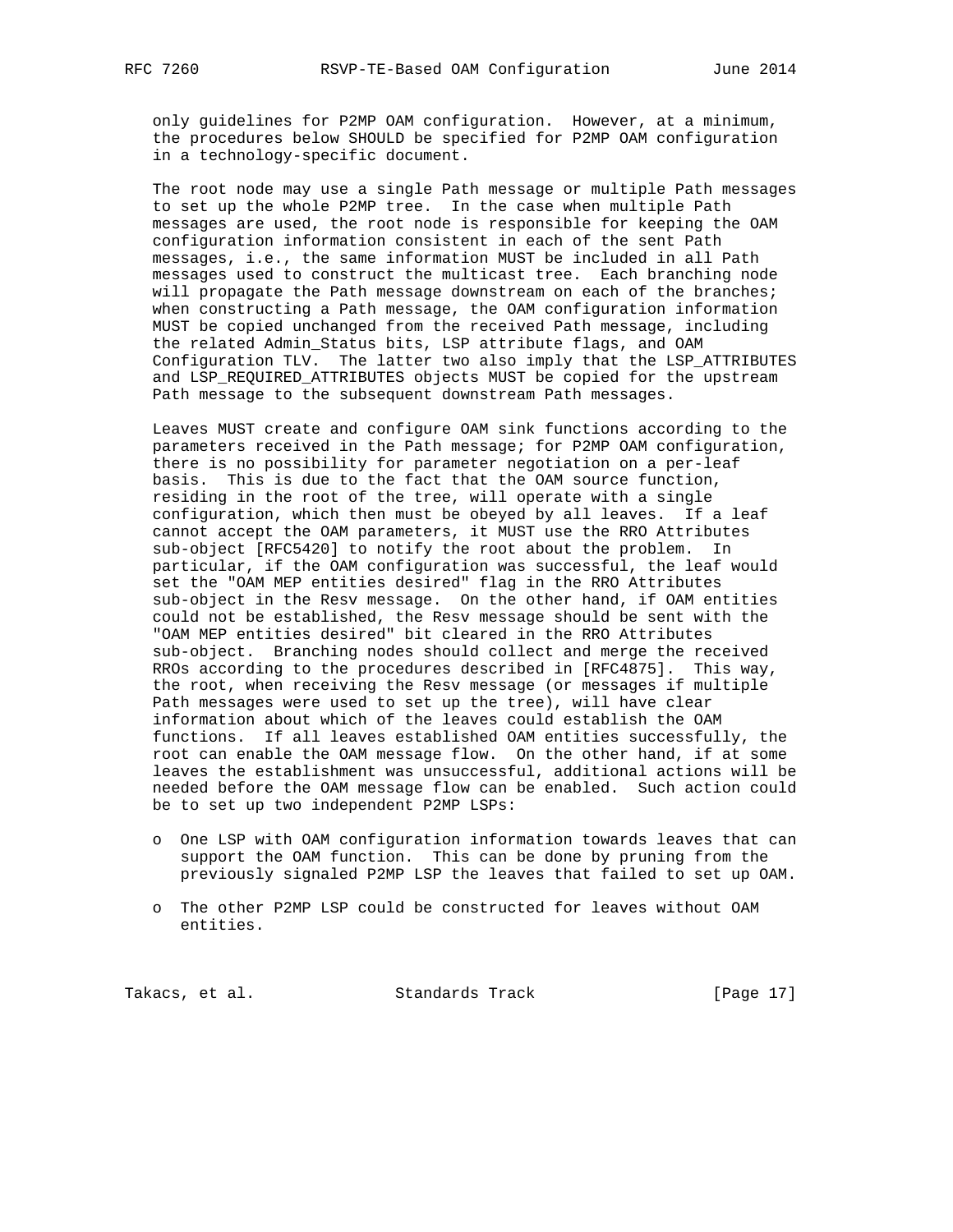The exact procedures will be described in technology-specific documents.

- 5. IANA Considerations
- 5.1. Admin\_Status Object Bit Flags

 IANA maintains a registry called "Generalized Multi-Protocol Label Switching (GMPLS) Signaling Parameters" with a sub-registry called "Administrative Status Information Flags".

IANA has allocated two new flags as follows:

|    | Bit Number   Hex Value   Name |                                              | Reference         |
|----|-------------------------------|----------------------------------------------|-------------------|
| 23 |                               | $0x00000100$ $\vert$ OAM Flows Enabled $(M)$ | $\vert$ [RFC7260] |
| 24 |                               | $0x00000080$   OAM Alarms Enabled (O)        | [RFC7260]         |

5.2. LSP Attribute Flags

 IANA maintains a registry called "Resource Reservation Protocol- Traffic Engineering (RSVP-TE) Parameters" with a sub-registry called "Attribute Flags".

IANA has allocated two new flags as follows:

| Bit<br>No. | Name                        | Attribute<br>Flags Path | Attribute<br>Flags Resv | RRO | Reference |
|------------|-----------------------------|-------------------------|-------------------------|-----|-----------|
|            | OAM MEP<br>entities desired | Yes                     | Yes                     | Yes | [RFC7260] |
|            | OAM MTP<br>entities desired | Yes                     | Yes                     | Yes | [RFC7260] |

Takacs, et al. Standards Track [Page 18]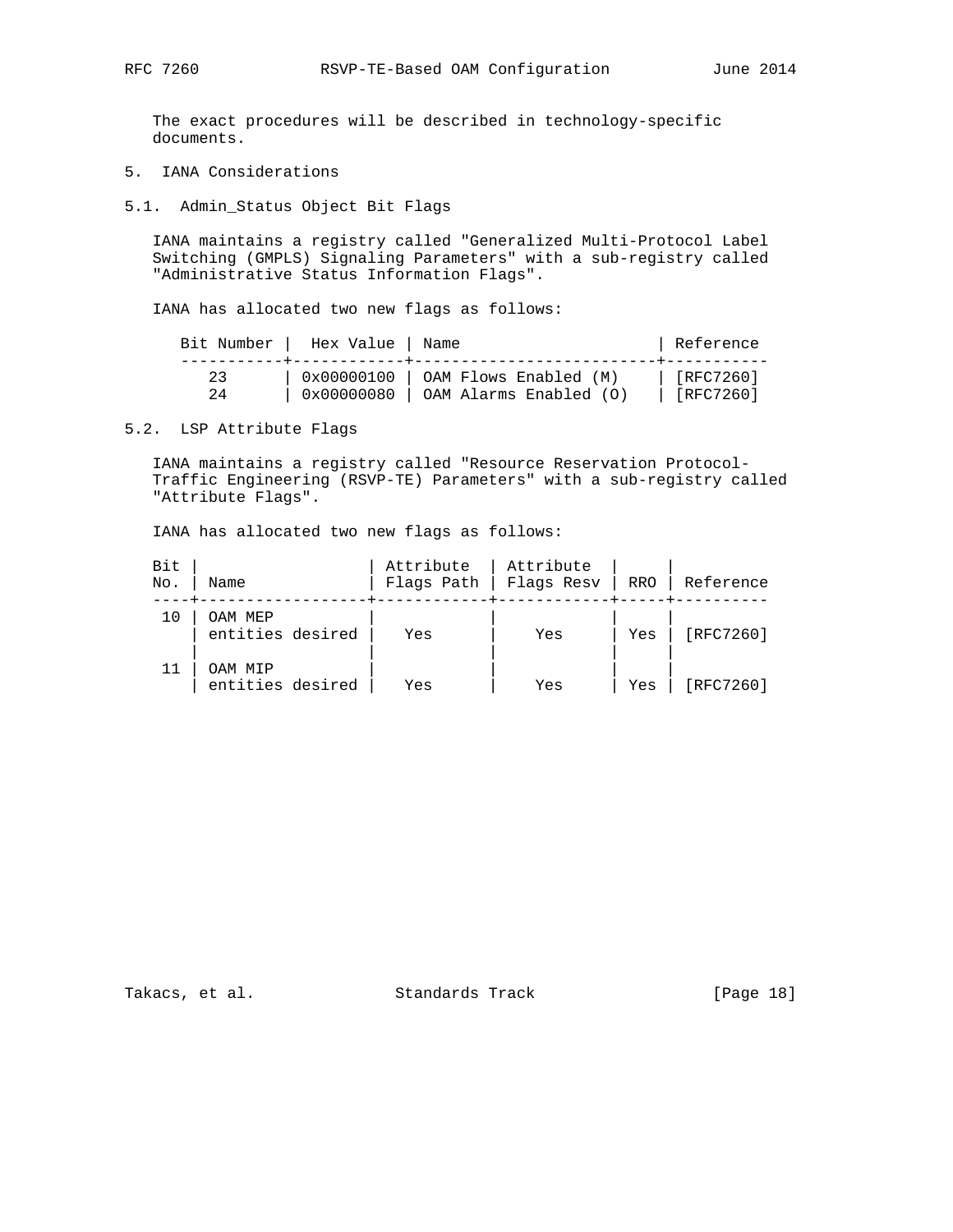## 5.3. New LSP Attributes

 IANA maintains a registry called "Resource Reservation Protocol- Traffic Engineering (RSVP-TE) Parameters" with a sub-registry called "Attributes TLV Space".

IANA has allocated one new TLV type as follows:

|      |                           |                           | Allowed on   |           |
|------|---------------------------|---------------------------|--------------|-----------|
|      |                           | Allowed on                | LSP REQUIRED |           |
| Type | Name                      | LSP ATTRIBUTES ATTRIBUTES |              | Reference |
|      |                           |                           |              |           |
|      | 3   OAM Configuration TLV | Yes                       | Yes          | [RFC7260] |

# 5.4. RSVP Error Code

 IANA maintains a registry called "Resource Reservation Protocol (RSVP) Parameters" with a sub-registry called "Error Codes and Globally-Defined Error Value Sub-Codes".

IANA has allocated one new Error Code as follows:

| Error Code   Meaning |                                                                                                                                            | Reference |
|----------------------|--------------------------------------------------------------------------------------------------------------------------------------------|-----------|
| 4 N                  | the contract of the contract of the contract of the contract of the contract of the contract of the contract of<br>OAM Problem   [RFC7260] |           |

 The following Error Value sub-codes are defined for this new Error Code:

| Value       | Description                     | Reference |
|-------------|---------------------------------|-----------|
|             | Reserved                        | [RTC7260] |
|             | MEP establishment not supported | [RFC7260] |
| 2           | MIP establishment not supported | [RFC7260] |
|             | Unsupported OAM Type            | [RFC7260] |
| 4           | Configuration Error             | [RFC7260] |
| 5           | OAM Type Mismatch               | [RFC7260] |
| 6           | Unsupported OAM Function        | [RFC7260] |
| $7 - 32767$ | Unassigned                      |           |
| 32768-65535 | Reserved for Private Use        | [RFC7260] |

Takacs, et al. Standards Track [Page 19]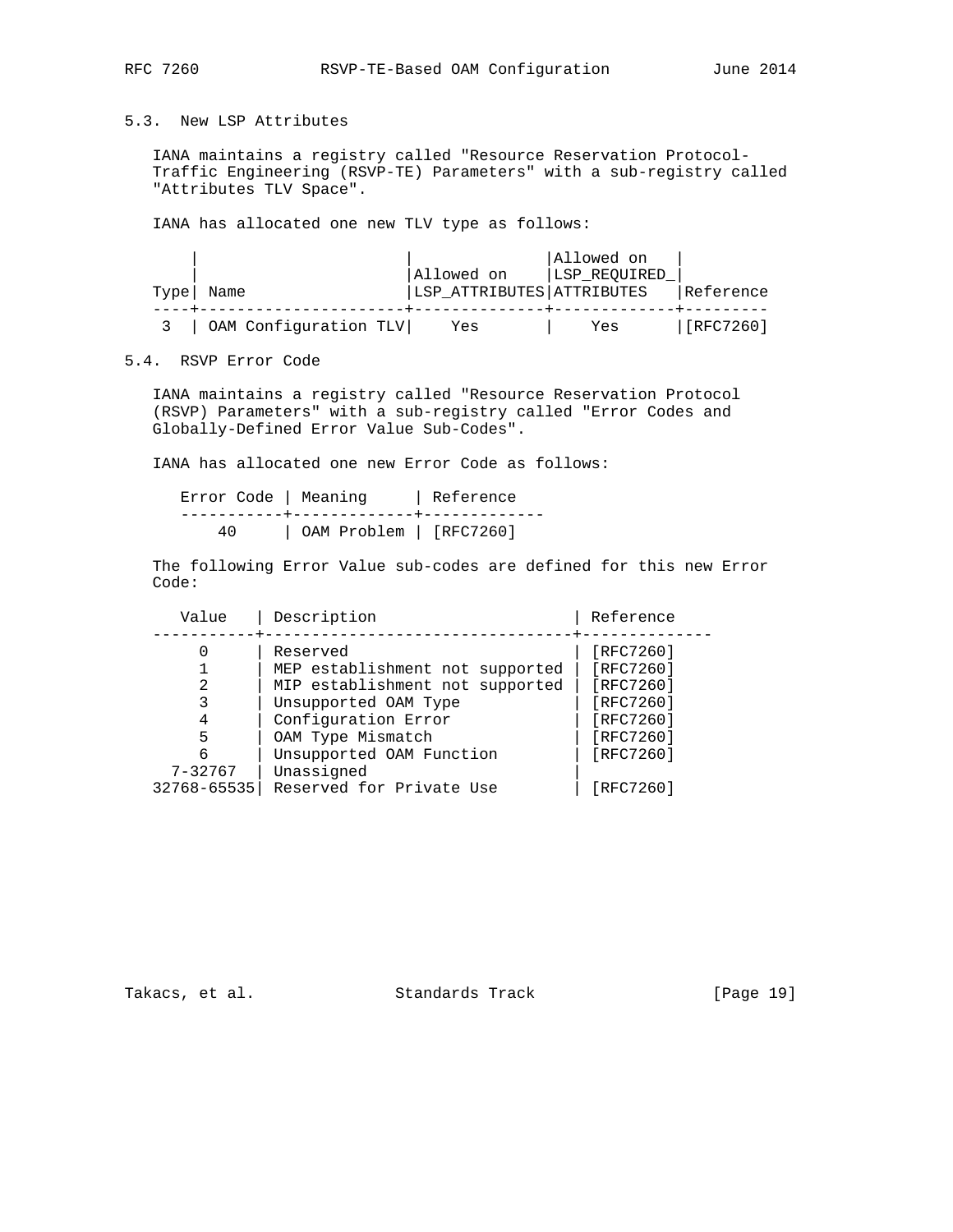5.5. RSVP-TE OAM Configuration Registry

 IANA has created a new registry called "RSVP-TE OAM Configuration Registry".

 IANA has created sub-registries as defined in the following subsections. The registration procedures specified are as defined in [RFC5226].

5.5.1. OAM Types Sub-Registry

 IANA has created the "OAM Types" sub-registry of the "RSVP-TE OAM Configuration Registry" as follows:

 Range | Registration Procedures -------+------------------------- 0-255 | IETF Review

 There are no initial values in this registry. IANA shows the registry as follows:

 OAM Type Number | OAM Type Description | Reference ----------------+----------------------+-------------- 0-255 | Unassigned |

5.5.2. OAM Sub-TLVs Sub-Registry

 IANA has created the "OAM Sub-TLVs" sub-registry of the "RSVP-TE OAM Configuration Registry" as follows:

| Range                                   | Note                                                                      | Registration Procedures                                        |
|-----------------------------------------|---------------------------------------------------------------------------|----------------------------------------------------------------|
| $0 - 31$<br>$32 - 65534$<br>65535-65536 | Generic Sub-TLVs<br>Technology-specific Sub-TLVs<br>Experimental Sub-TLVs | IETF Review<br>IETF Review<br>Reserved for<br>Experimental Use |

IANA has populated the registry as follows:

| Sub-TLV Type   Description |                                                      | Reference                |
|----------------------------|------------------------------------------------------|--------------------------|
| $2 - 65534$                | Reserved<br>OAM Function Flags Sub-TLV<br>Unassigned | [RFC7260]<br>$[RFC7260]$ |
| 65535-65536                | Reserved for Experimental Use                        | [RFC7260]                |

Takacs, et al. Standards Track [Page 20]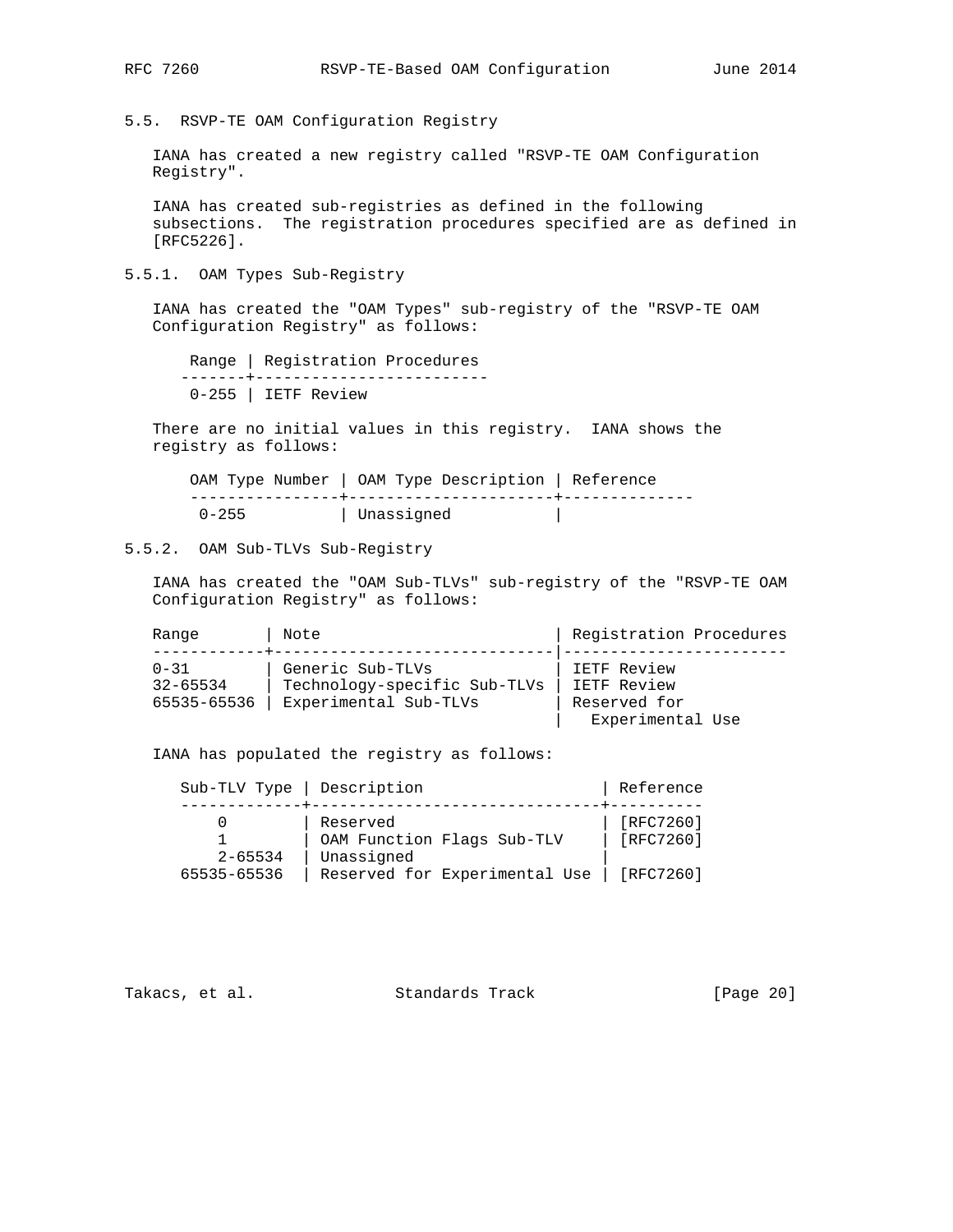## 5.5.3. OAM Function Flags Sub-Registry

 IANA has created the "OAM Function Flags Sub-Registry" sub-registry of the "RSVP-TE OAM Configuration Registry".

 New values in the registry are allocated by IETF Review [RFC5226]. There is no top value to the range. Bits are counted from bit 0 as the first bit transmitted.

IANA has populated the registry as follows:

| Description<br>OAM Function Flag              |
|-----------------------------------------------|
| Continuity Check (CC)                         |
| Connectivity Verification (CV)                |
| Fault Management Signal (FMS)                 |
| Performance Monitoring/Loss (PM/Loss)         |
| Performance Monitoring/Delay (PM/Delay)       |
| Performance Monitoring/Throughput Measurement |
| (PM/Throughput)                               |
| Unassigned                                    |
|                                               |

### 6. Security Considerations

 The signaling of OAM-related parameters and the automatic establishment of OAM entities based on RSVP-TE messages add a new aspect to the security considerations discussed in [RFC3473]. In particular, a network element could be overloaded if a remote attacker targeted that element by sending frequent periodic messages requesting liveliness monitoring of a high number of LSPs. Such an attack can efficiently be prevented when mechanisms for message integrity and node authentication are deployed. Since the OAM configuration extensions rely on the hop-by-hop exchange of exiting RSVP-TE messages, procedures specified for RSVP message security in [RFC2747] can be used to mitigate possible attacks.

 For a more comprehensive discussion of GMPLS security and attack mitigation techniques, please see the Security Framework for MPLS and GMPLS Networks [RFC5920].

### 7. Acknowledgements

 The authors would like to thank Francesco Fondelli, Adrian Farrel, Loa Andersson, Eric Gray, and Dimitri Papadimitriou for their useful comments.

Takacs, et al. Standards Track [Page 21]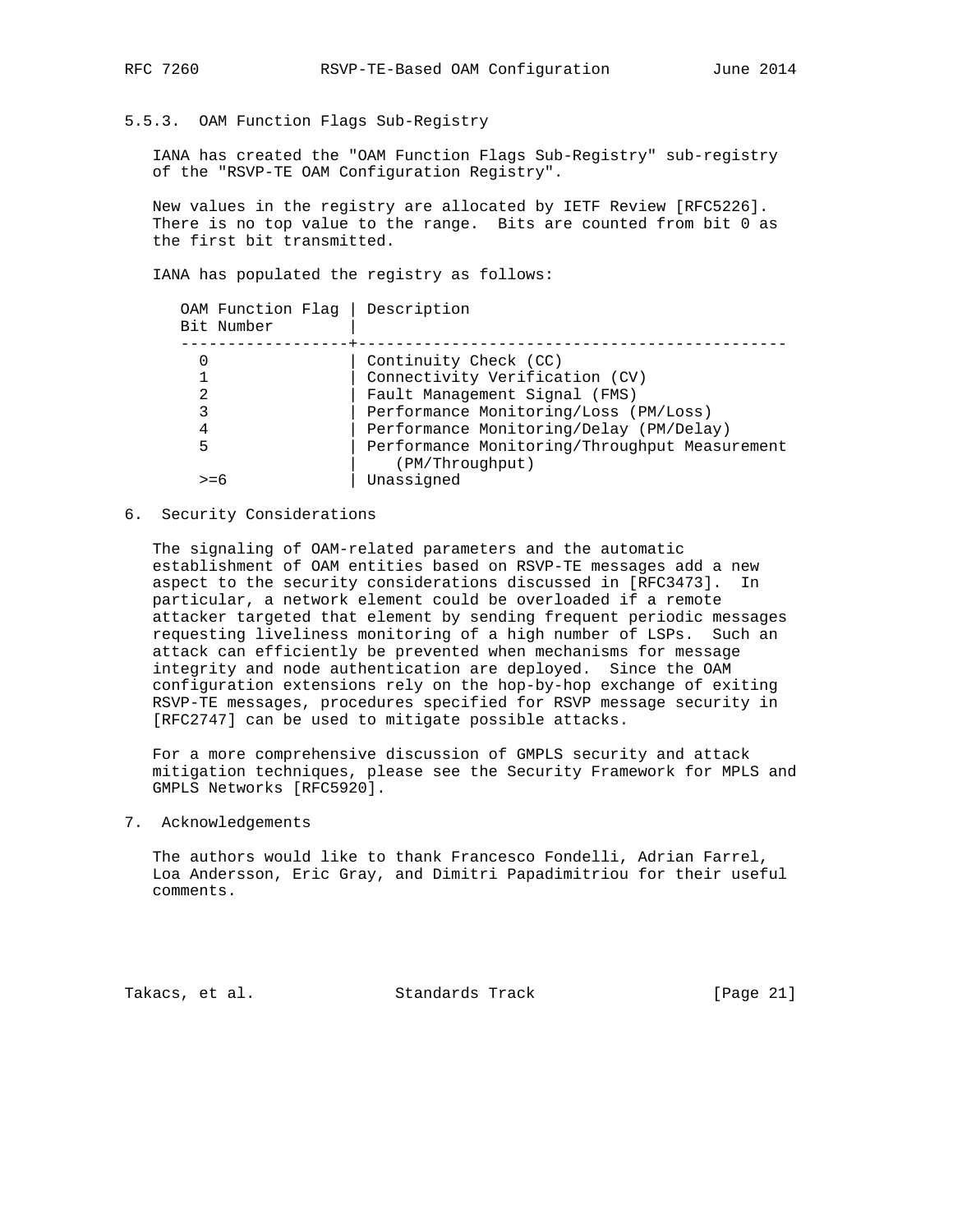## 8. References

- 8.1. Normative References
	- [RFC2119] Bradner, S., "Key words for use in RFCs to Indicate Requirement Levels", BCP 14, RFC 2119, March 1997.
	- [RFC3471] Berger, L., "Generalized Multi-Protocol Label Switching (GMPLS) Signaling Functional Description", RFC 3471, January 2003.
	- [RFC3473] Berger, L., "Generalized Multi-Protocol Label Switching (GMPLS) Signaling Resource ReserVation Protocol-Traffic Engineering (RSVP-TE) Extensions", RFC 3473, January 2003.
	- [RFC5226] Narten, T. and H. Alvestrand, "Guidelines for Writing an IANA Considerations Section in RFCs", BCP 26, RFC 5226, May 2008.
	- [RFC5420] Farrel, A., Papadimitriou, D., Vasseur, JP., and A. Ayyangarps, "Encoding of Attributes for MPLS LSP Establishment Using Resource Reservation Protocol Traffic Engineering (RSVP-TE)", RFC 5420, February 2009.
- 8.2. Informative References
	- [IEEE.802.1Q-2011] IEEE, "IEEE Standard for Local and metropolitan area networks -- Media Access Control (MAC) Bridges and Virtual Bridged Local Area Networks", IEEE Std 802.1Q, 2011.
	- [RFC2747] Baker, F., Lindell, B., and M. Talwar, "RSVP Cryptographic Authentication", RFC 2747, January 2000.
	- [RFC4377] Nadeau, T., Morrow, M., Swallow, G., Allan, D., and S. Matsushima, "Operations and Management (OAM) Requirements for Multi-Protocol Label Switched (MPLS) Networks", RFC 4377, February 2006.
	- [RFC4379] Kompella, K. and G. Swallow, "Detecting Multi-Protocol Label Switched (MPLS) Data Plane Failures", RFC 4379, February 2006.
	- [RFC4875] Aggarwal, R., Papadimitriou, D., and S. Yasukawa, "Extensions to Resource Reservation Protocol - Traffic Engineering (RSVP-TE) for Point-to-Multipoint TE Label Switched Paths (LSPs)", RFC 4875, May 2007.

Takacs, et al. Standards Track [Page 22]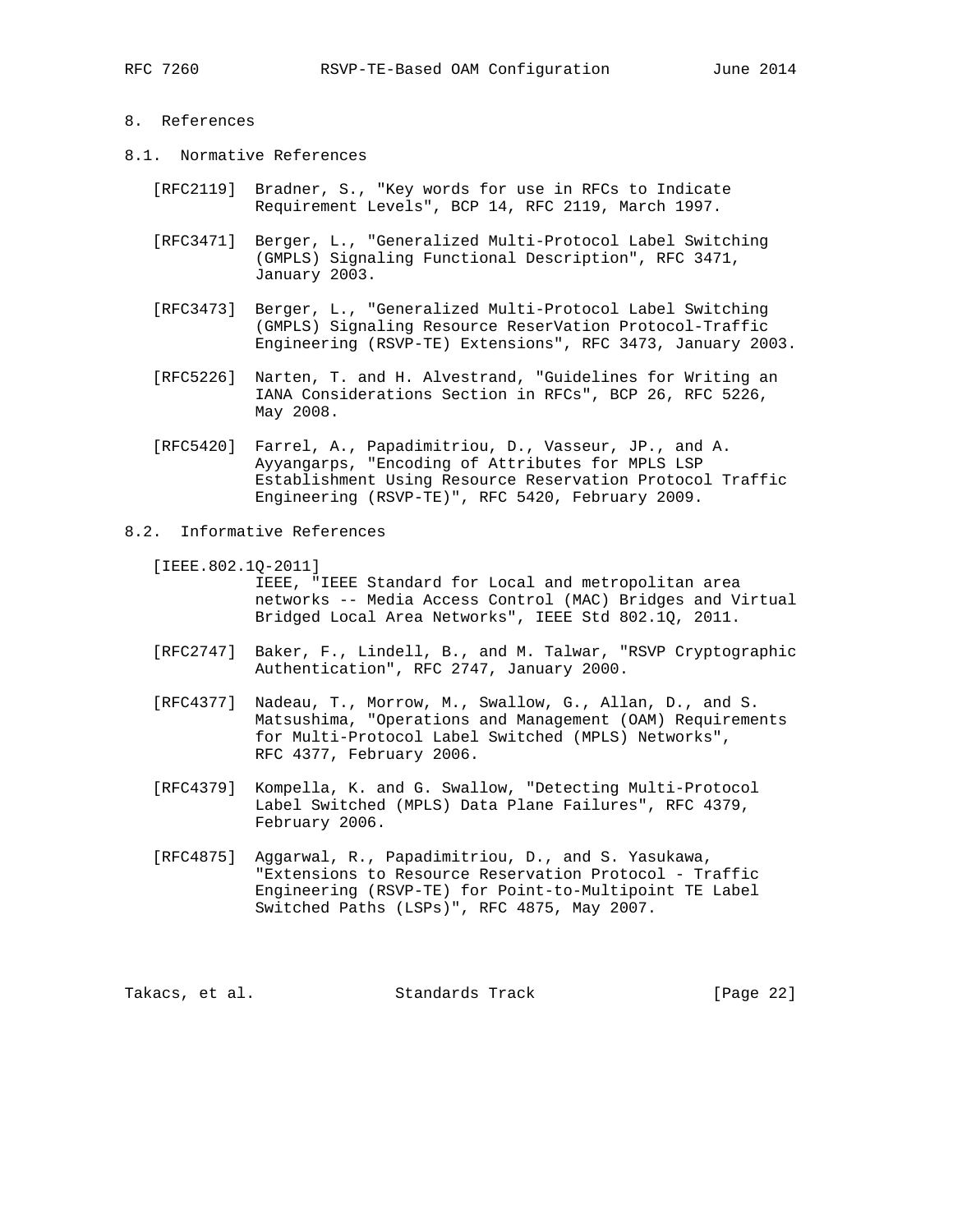- - [RFC5654] Niven-Jenkins, B., Brungard, D., Betts, M., Sprecher, N., and S. Ueno, "Requirements of an MPLS Transport Profile", RFC 5654, September 2009.
	- [RFC5828] Fedyk, D., Berger, L., and L. Andersson, "Generalized Multiprotocol Label Switching (GMPLS) Ethernet Label Switching Architecture and Framework", RFC 5828, March 2010.
	- [RFC5860] Vigoureux, M., Ward, D., and M. Betts, "Requirements for Operations, Administration, and Maintenance (OAM) in MPLS Transport Networks", RFC 5860, May 2010.
- [RFC5920] Fang, L., "Security Framework for MPLS and GMPLS Networks", RFC 5920, July 2010.
	- [RFC5921] Bocci, M., Bryant, S., Frost, D., Levrau, L., and L. Berger, "A Framework for MPLS in Transport Networks", RFC 5921, July 2010.
	- [RFC6060] Fedyk, D., Shah, H., Bitar, N., and A. Takacs, "Generalized Multiprotocol Label Switching (GMPLS) Control of Ethernet Provider Backbone Traffic Engineering (PBB-TE)", RFC 6060, March 2011.

Takacs, et al. Standards Track [Page 23]